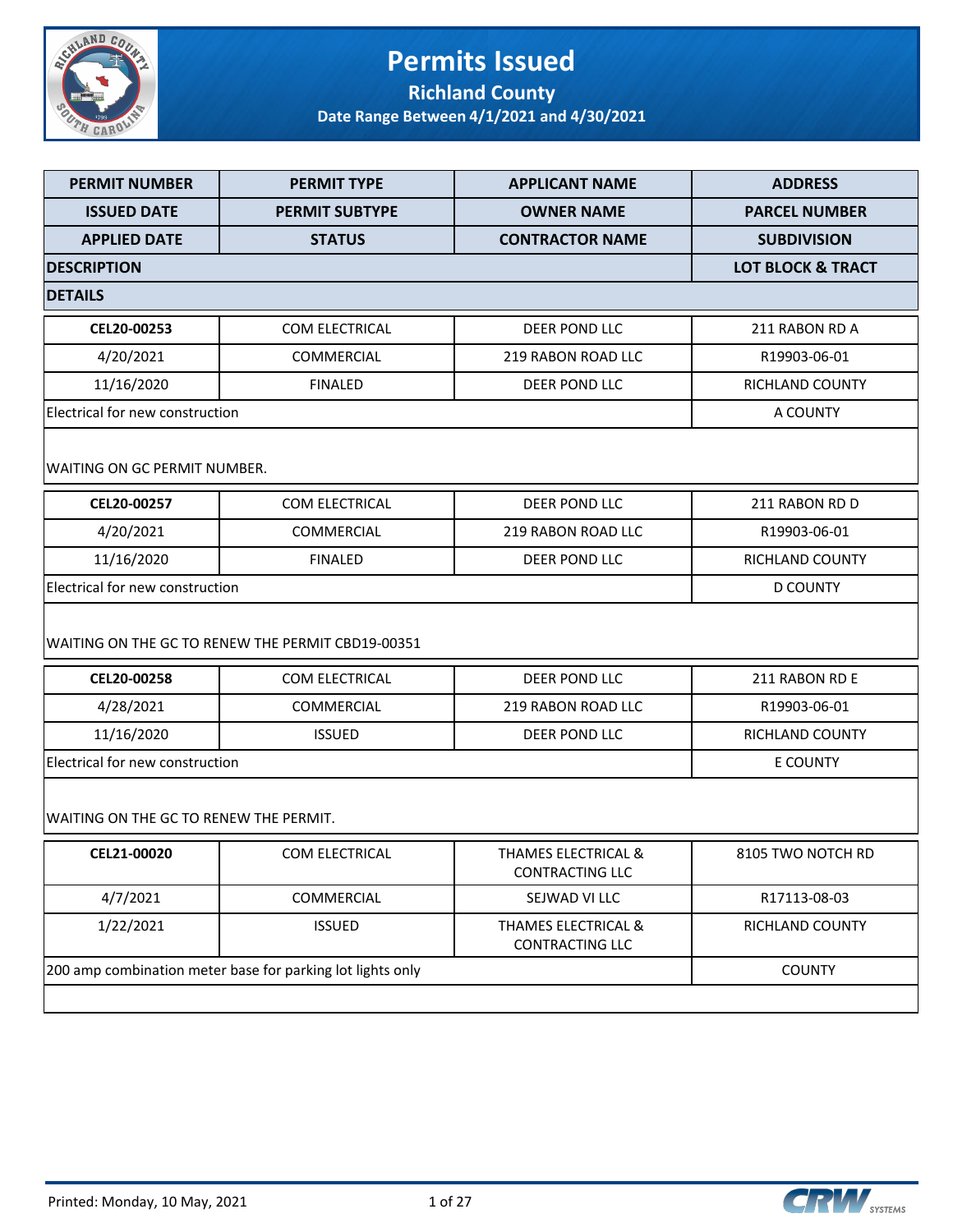

**Richland County**

| CEL21-00031          | COM ELECTRICAL                                             | JENKINS ELECTRIC SERVICE              | 540 EVELYN DR A        |  |
|----------------------|------------------------------------------------------------|---------------------------------------|------------------------|--|
| 4/13/2021            | COMMERCIAL                                                 | FREEDOM PROPERTY<br>MANAGEMENT        | R06105-05-03           |  |
| 2/3/2021             | <b>ISSUED</b>                                              | JENKINS ELECTRIC SERVICE              | RICHLAND COUNTY        |  |
| finish electrical    |                                                            |                                       | A COUNTY               |  |
|                      |                                                            |                                       |                        |  |
| CEL21-00032          | COM ELECTRICAL                                             | JENKINS ELECTRIC SERVICE              | 540 EVELYN DR B        |  |
| 4/14/2021            | COMMERCIAL                                                 | <b>FREEDOM PROPERTY</b><br>MANAGEMENT | R06105-05-03           |  |
| 2/3/2021             | <b>ISSUED</b>                                              | JENKINS ELECTRIC SERVICE              | RICHLAND COUNTY        |  |
| finish electrical up |                                                            |                                       | <b>B COUNTY</b>        |  |
|                      |                                                            |                                       |                        |  |
| CEL21-00033          | <b>COM ELECTRICAL</b>                                      | <b>JENKINS ELECTRIC SERVICE</b>       | 540 EVELYN DR C        |  |
| 4/14/2021            | COMMERCIAL                                                 | <b>FREEDOM PROPERTY</b><br>MANAGEMENT | R06105-05-03           |  |
| 2/3/2021             | <b>ISSUED</b>                                              | JENKINS ELECTRIC SERVICE              | <b>RICHLAND COUNTY</b> |  |
| finish electrical up |                                                            |                                       | C COUNTY               |  |
|                      |                                                            |                                       |                        |  |
| CEL21-00034          | COM ELECTRICAL                                             | JENKINS ELECTRIC SERVICE              | 540 EVELYN DR D        |  |
| 4/13/2021            | COMMERCIAL                                                 | <b>FREEDOM PROPERTY</b><br>MANAGEMENT | R06105-05-03           |  |
| 2/3/2021             | <b>ISSUED</b>                                              | JENKINS ELECTRIC SERVICE              | RICHLAND COUNTY        |  |
| finish electrical up | <b>D COUNTY</b>                                            |                                       |                        |  |
|                      |                                                            |                                       |                        |  |
| CEL21-00050          | COM ELECTRICAL                                             | Amy Cordry obo Site Dev Inc.          | 615 DIXIE AVE          |  |
| 4/16/2021            | COMMERCIAL                                                 | GILLARD EDWARD C                      | R09309-09-18           |  |
| 2/19/2021            | <b>FINALED</b>                                             | SITE DEV INC                          | RICHLAND COUNTY        |  |
|                      | T-Mobile 8CO0712 GenAdd / ATC 419355 Monticello / 13333131 |                                       | <b>COUNTY</b>          |  |
|                      | Adding back-up generator to existing cell tower compound   |                                       |                        |  |
| CEL21-00051          | COM ELECTRICAL                                             | Amy Cordry obo Site Dev Inc.          | 600 E KILLIAN RD       |  |
| 4/16/2021            | COMMERCIAL                                                 | <b>STALLINGS INC</b>                  | R17400-08-04           |  |
| 2/19/2021            | <b>ISSUED</b>                                              | SITE DEV INC                          | <b>RICHLAND COUNTY</b> |  |
|                      | T-Mobile 8CO0760 GenAdd / ATC 308851 / 13333097            |                                       |                        |  |
|                      | Adding back-up generator to existing cell tower compound   |                                       |                        |  |

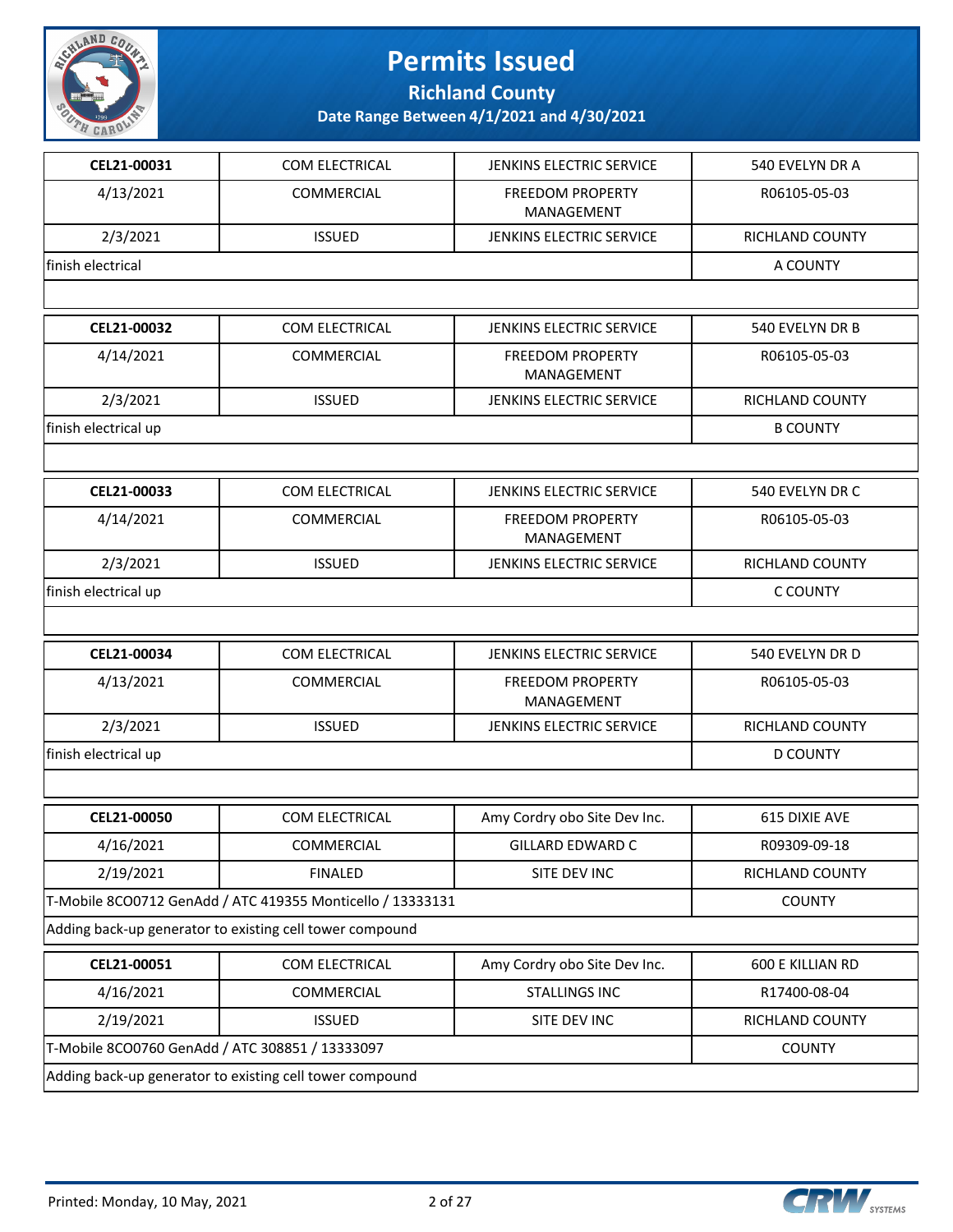

**Richland County**

**Date Range Between 4/1/2021 and 4/30/2021**

| CEL21-00065                                     | <b>COM ELECTRICAL</b>                                    | METROPOWER INC DBA CAROLINA<br><b>POWER</b>                                                                                     | 7909 PARKLANE RD         |
|-------------------------------------------------|----------------------------------------------------------|---------------------------------------------------------------------------------------------------------------------------------|--------------------------|
| 4/16/2021                                       | COMMERCIAL                                               | SNH MEDICAL OFFICE PROPERTIES                                                                                                   | R17101-03-04             |
| 3/5/2021                                        | <b>ISSUED</b>                                            | METROPOWER INC DBA CAROLINA<br><b>POWER</b>                                                                                     | RICHLAND COUNTY          |
| Renoviation at 7909 Parklane                    |                                                          |                                                                                                                                 | <b>COUNTY</b>            |
| Building Permit Number - CBD20-00221            |                                                          |                                                                                                                                 |                          |
| CEL21-00069                                     | COM ELECTRICAL                                           | FOGLE & SONS ELECTRIC LLC                                                                                                       | 1571 CROSSING CREEK RD   |
| 4/1/2021                                        | COMMERCIAL                                               | DRF HOLDINGS LLC                                                                                                                | R27800-03-17             |
| 3/10/2021                                       | <b>ISSUED</b>                                            | <b>FOGLE &amp; SONS ELECTRIC LLC</b>                                                                                            | RICHLAND COUNTY          |
| Cabin #7                                        |                                                          |                                                                                                                                 | <b>COUNTY</b>            |
|                                                 |                                                          |                                                                                                                                 |                          |
| CEL21-00071                                     | COM ELECTRICAL                                           | <b>BROWN ELECTRIC LLC (MC)</b>                                                                                                  | 130 DIAMOND LN D         |
| 4/9/2021                                        | <b>COMMERCIAL</b>                                        | WORD OF GOD CHURCH AND                                                                                                          | R07402-04-16             |
| 3/11/2021                                       | <b>ISSUED</b>                                            | <b>BROWN ELECTRIC LLC (MC)</b>                                                                                                  | RICHLAND COUNTY          |
| Installation of two 200amp electrical services. |                                                          |                                                                                                                                 | <b>D COUNTY</b>          |
| administration building.                        |                                                          | One service will be for the vehicle storage at Building 130. The other service will be for the new storage building next to the |                          |
| CEL21-00074                                     | COM ELECTRICAL                                           | <b>JMH Electrical Contractor Svs</b>                                                                                            | 250 KILLIAN COMMONS PKWY |
| 4/16/2021                                       | <b>COMMERCIAL</b>                                        | <b>GROUP 1 REALTY INC</b>                                                                                                       | R17300-02-46             |
| 3/13/2021                                       | <b>ISSUED</b>                                            | JMH ELECTRICAL CONTRACTOR<br><b>SERVICES</b>                                                                                    | RICHLAND COUNTY          |
| Installation of site lighting - poles and bases |                                                          |                                                                                                                                 | <b>COUNTY</b>            |
| New inventory parking lot                       |                                                          |                                                                                                                                 |                          |
| CEL21-00075                                     | <b>COM ELECTRICAL</b>                                    | Amy Cordry obo AmericanTower /<br>SiteDev                                                                                       | <b>232 LEE RD</b>        |
| 4/16/2021                                       | COMMERCIAL                                               | WELLS WILLIAM B                                                                                                                 | R20300-02-29             |
| 3/15/2021                                       | <b>ISSUED</b>                                            | SITE DEV INC                                                                                                                    | RICHLAND COUNTY          |
|                                                 | Adding back-up generator to existing cell tower compound |                                                                                                                                 | <b>COUNTY</b>            |
|                                                 | Adding back-up generator to existing cell tower compound |                                                                                                                                 |                          |
| CEL21-00077                                     | COM ELECTRICAL                                           | POWELL ELECTRICAL OF COLUMBIA<br><b>INC</b>                                                                                     | 124 KILLIAN COMMONS PKWY |
| 4/16/2021                                       | COMMERCIAL                                               | COUGAR COLUMBIA REAL<br><b>PROPERTY</b>                                                                                         | R17400-09-17             |

Electrical Expansion COUNTY

INC

3/15/2021 | ISSUED POWELL ELECTRICAL OF COLUMBIA



RICHLAND COUNTY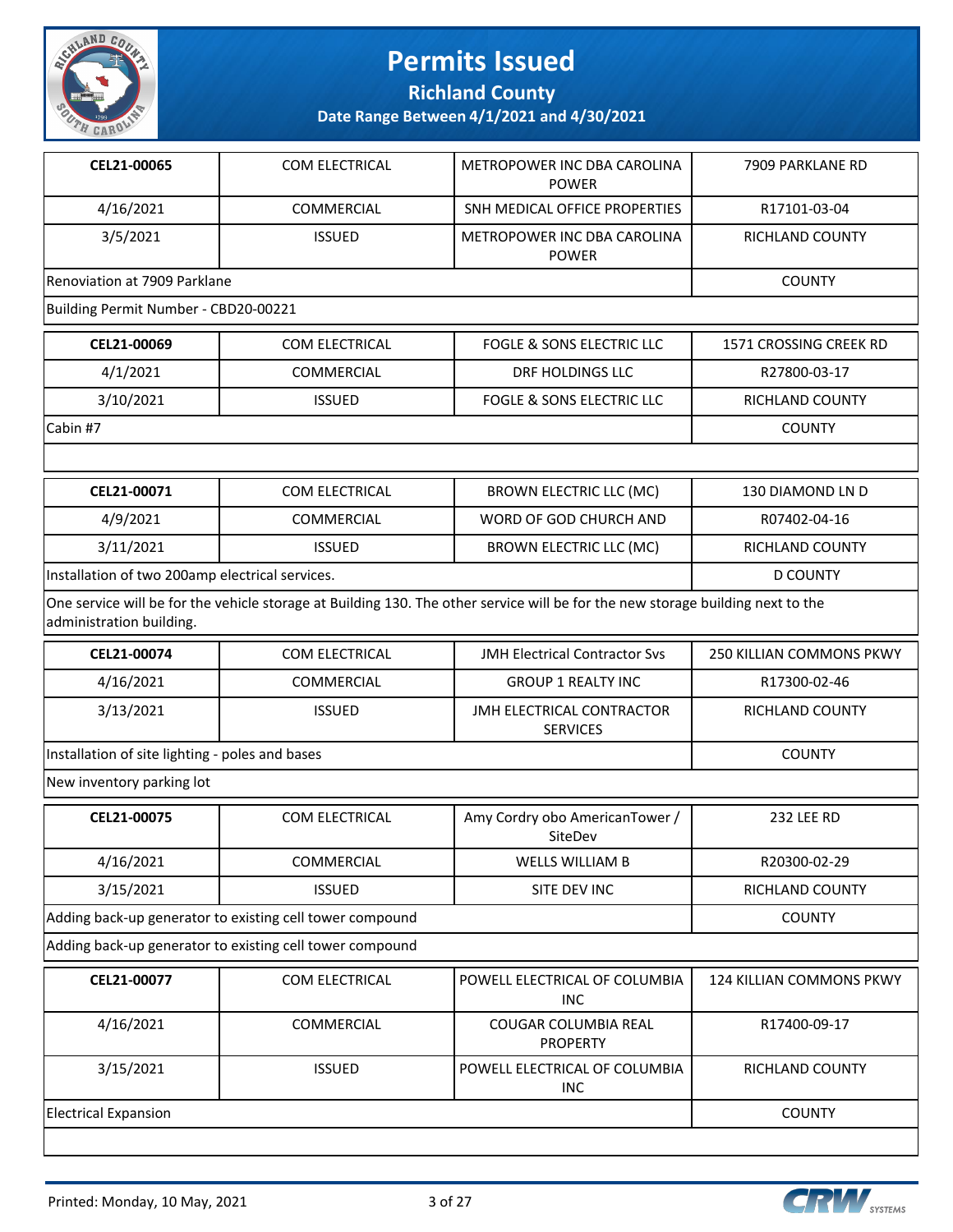

**Richland County**

| CEL21-00078                                  | COM ELECTRICAL    | JENKINS ELECTRIC SERVICE                          | 201 COLUMBIA MALL BLVD |
|----------------------------------------------|-------------------|---------------------------------------------------|------------------------|
| 4/16/2021                                    | COMMERCIAL        | MEETING PLACE CHURCH                              | R16904-01-14           |
| 3/15/2021                                    | <b>ISSUED</b>     | JENKINS ELECTRIC SERVICE                          | RICHLAND COUNTY        |
| Electrical wiring upfit                      |                   |                                                   | <b>COUNTY</b>          |
|                                              |                   |                                                   |                        |
| CEL21-00082                                  | COM ELECTRICAL    | POLYPIA INC                                       | 1700 LONGWOOD RD       |
| 4/6/2021                                     | <b>COMMERCIAL</b> | MIWON SPECIALTY CHEMICAL USA                      | R16100-02-21           |
| 3/22/2021                                    | <b>ISSUED</b>     | POLYPIA INC                                       | <b>RICHLAND COUNTY</b> |
| Miwon Office electrical work                 |                   |                                                   | <b>COUNTY</b>          |
|                                              |                   |                                                   |                        |
| CEL21-00087                                  | COM ELECTRICAL    | THE INDUSTRIAL ELECTRIC CO OF<br><b>CHARLOTTE</b> | 5801 BLUFF RD          |
| 4/16/2021                                    | COMMERCIAL        | <b>WESTINGHOUSE ELECTRIC</b><br><b>COMPANY</b>    | R18600-01-02           |
| 3/24/2021                                    | <b>ISSUED</b>     | THE INDUSTRIAL ELECTRIC CO OF<br>CHARLOTTE        | RICHLAND COUNTY        |
| Office Renovations 1st and Second Floor      |                   |                                                   | <b>COUNTY</b>          |
|                                              |                   |                                                   |                        |
| CEL21-00093                                  | COM ELECTRICAL    | Amy Cordry obo<br>AmericanTower/SiteDev           | 502 RIMER POND RD      |
| 4/16/2021                                    | COMMERCIAL        | SYCAMORE DEVELOPMENT LLC                          | R20500-04-27           |
| 3/30/2021                                    | <b>ISSUED</b>     | SITE DEV INC                                      | RICHLAND COUNTY        |
| Backup Generator at existing cell tower site | <b>COUNTY</b>     |                                                   |                        |
| GenAdd 8CO0278 / 24660 HoedHillSC / 13332871 |                   |                                                   |                        |
| CEL21-00094                                  | COM ELECTRICAL    | <b>B &amp; L ELECTRIC COMPANY LLC</b>             | 3509 LAKE AVE 1166     |
| 4/8/2021                                     | COMMERCIAL        | SBV-COLUMBIA-I LLC ETAL                           | R16712-04-02           |
| 3/31/2021                                    | <b>ISSUED</b>     | <b>B &amp; L ELECTRIC COMPANY LLC</b>             | RICHLAND COUNTY        |
| Adding house panel to existing meter base    |                   |                                                   | 1166 COUNTY            |
|                                              |                   |                                                   |                        |
| CEL21-00095                                  | COM ELECTRICAL    | <b>B &amp; L ELECTRIC COMPANY LLC</b>             | 3509 LAKE AVE 1253     |
| 4/8/2021                                     | COMMERCIAL        | SBV-COLUMBIA-I LLC ETAL                           | R16712-04-02           |
| 3/31/2021                                    | <b>ISSUED</b>     | <b>B &amp; L ELECTRIC COMPANY LLC</b>             | RICHLAND COUNTY        |
| Adding house panel to existing meter base    |                   |                                                   | 1253 COUNTY            |
|                                              |                   |                                                   |                        |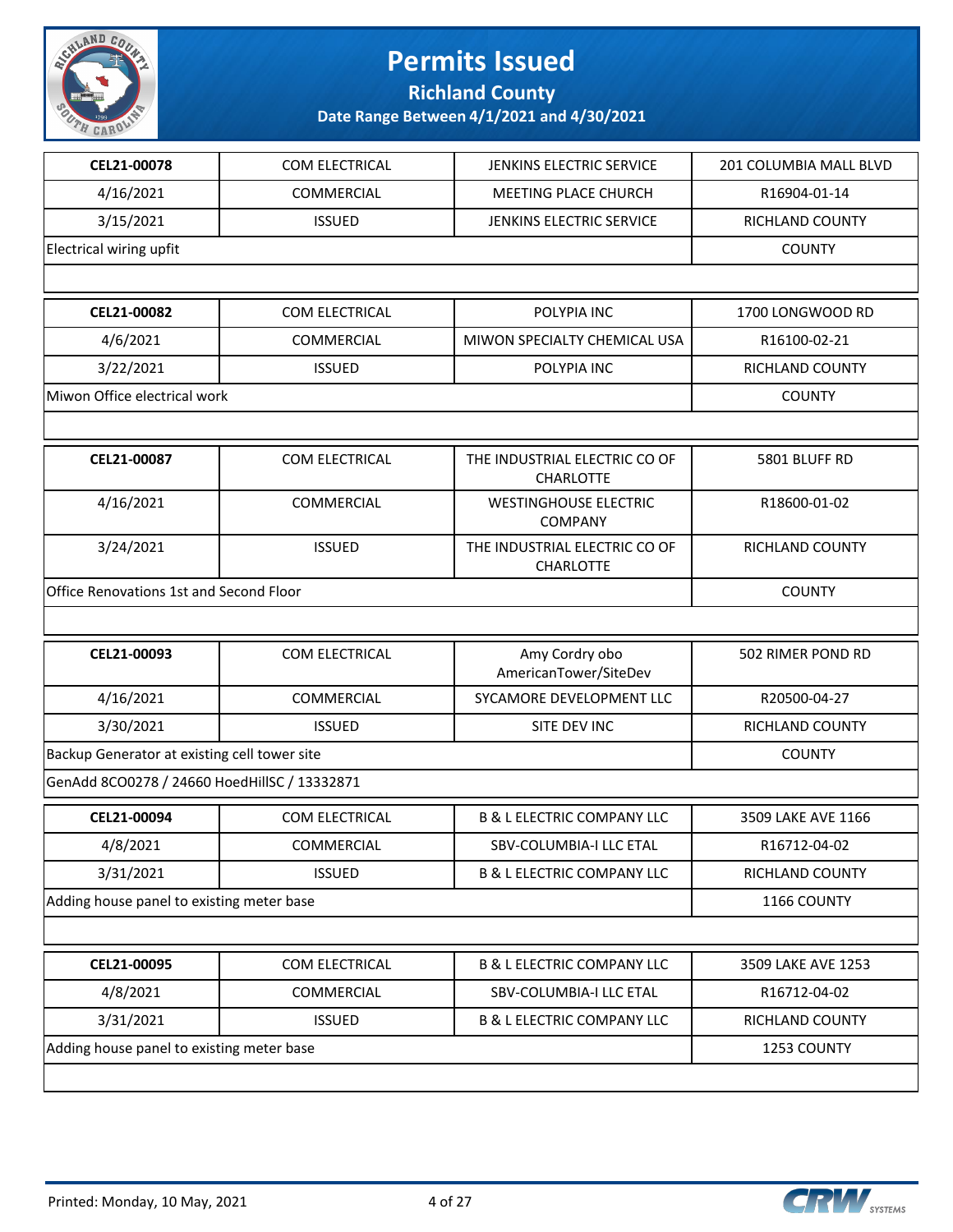

**Richland County**

| CEL21-00096                             | <b>COM ELECTRICAL</b>                                       | M C DRIESSCHE LLC                           | 393 KEEBLE DR U              |
|-----------------------------------------|-------------------------------------------------------------|---------------------------------------------|------------------------------|
| 4/7/2021                                | COMMERCIAL                                                  | <b>MUNGO HOMES PROPERTIES LLC</b>           | R17111-02-01                 |
| 3/31/2021                               | <b>FINALED</b>                                              | M C DRIESSCHE LLC                           | RICHLAND COUNTY              |
| power supply for cable box              |                                                             |                                             | <b>U COUNTY</b>              |
|                                         |                                                             |                                             |                              |
| CEL21-00097                             | COM ELECTRICAL                                              | <b>GIBSON ELECTRIC LLC</b>                  | <b>1400 BROWNING RD 100</b>  |
| 4/12/2021                               | COMMERCIAL                                                  | EAST WEST CROWN POINTE LLC                  | R06010-02-02                 |
| 4/2/2021                                | <b>ISSUED</b>                                               | <b>GIBSON ELECTRIC LLC</b>                  | RICHLAND COUNTY              |
| <b>Small Electrical Upfit</b>           |                                                             |                                             | 100 COUNTY                   |
|                                         |                                                             |                                             |                              |
| CEL21-00098                             | COM ELECTRICAL                                              | JAMES E CRUEL ELECTRICAL SERVICE            | 9411 MONTICELLO RD A         |
| 4/5/2021                                | COMMERCIAL                                                  |                                             | R06700-01-03                 |
| 4/5/2021                                | <b>ISSUED</b>                                               | JAMES E CRUEL ELECTRICAL SERVICE            | RICHLAND COUNTY              |
| <b>INSTALL ELECTRIC TO PROPANE TANK</b> |                                                             |                                             | A COUNTY                     |
|                                         |                                                             |                                             |                              |
| CEL21-00100                             | COM ELECTRICAL                                              | METROPOWER INC DBA CAROLINA<br><b>POWER</b> | <b>100 CENTER POINT CIR</b>  |
| 4/14/2021                               | <b>COMMERCIAL</b>                                           | <b>CENTER POINT HOLDINGS LLC</b>            | R06010-01-08                 |
| 4/7/2021                                | <b>ISSUED</b>                                               | METROPOWER INC DBA CAROLINA<br><b>POWER</b> | RICHLAND COUNTY              |
| 66,000 sqft renovation and upfit        | <b>COUNTY</b>                                               |                                             |                              |
|                                         |                                                             |                                             |                              |
| CEL21-00101                             | COM ELECTRICAL                                              | <b>BUCK THOMAS ELECTRICAL SERVICE</b>       | <b>100 CRICKENTREE DR</b>    |
| 4/7/2021                                | <b>COMMERCIAL</b>                                           | <b>CRICKENTREE HOMEOWNER'S</b><br>ASSOC     | R23300-01-01B                |
| 4/7/2021                                | <b>FINALED</b>                                              | <b>BUCK THOMAS ELECTRICAL SERVICE</b>       | RICHLAND COUNTY              |
|                                         | install 200amp meter base and ground w/ 100amp indoor panel |                                             | <b>COUNTY</b>                |
|                                         |                                                             |                                             |                              |
| CEL21-00103                             | COM ELECTRICAL                                              | ALLEGIANCE INDUSTRIES INC                   | 1033 ROBERTS BRANCH PKWY 203 |
| 4/20/2021                               | COMMERCIAL                                                  | KILLIANS CROSSING RETAIL                    | R17406-01-03                 |
| 4/13/2021                               | <b>ISSUED</b>                                               | ALLEGIANCE INDUSTRIES INC                   | RICHLAND COUNTY              |
| <b>Electrical upfit</b>                 |                                                             |                                             | 203 COUNTY                   |
| Master Permit CBD21-00047               |                                                             |                                             |                              |

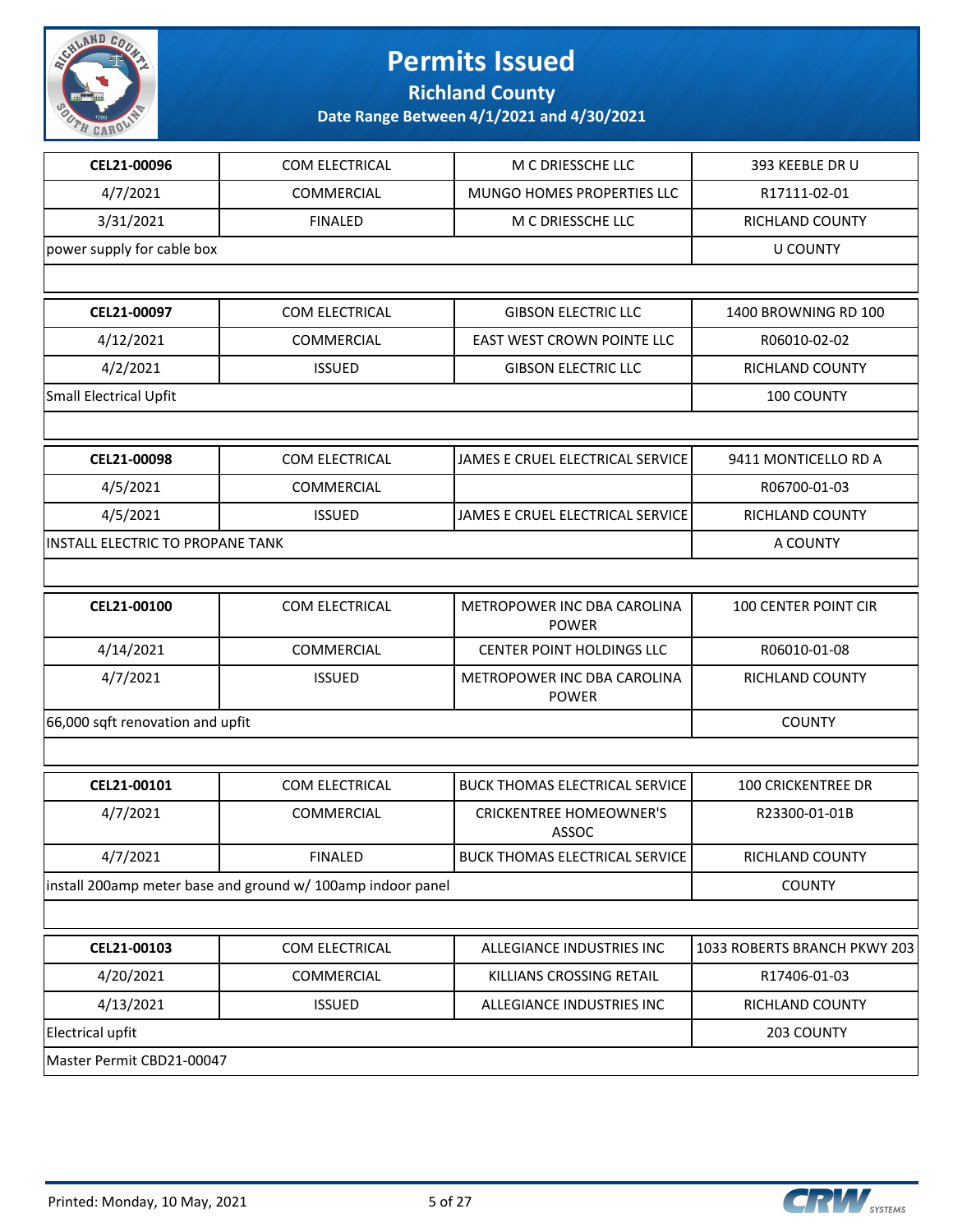

**Richland County**

| CEL21-00104                          | COM ELECTRICAL                                               | <b>BOWMAN ELECTRICAL LLC</b>         | 7260 PARKLANE RD        |
|--------------------------------------|--------------------------------------------------------------|--------------------------------------|-------------------------|
| 4/20/2021                            | COMMERCIAL                                                   |                                      | R17005-01-01            |
| 4/20/2021                            | <b>FINALED</b>                                               | <b>BOWMAN ELECTRICAL LLC</b>         | RICHLAND COUNTY         |
| <b>REPLACE METER BOX</b>             |                                                              |                                      | <b>COUNTY</b>           |
|                                      |                                                              |                                      |                         |
| CEL21-00109                          | COM ELECTRICAL                                               | <b>G S WELLS SERVICES LLC</b>        | 3121 ALPINE RD          |
| 4/28/2021                            | COMMERCIAL                                                   |                                      |                         |
| 4/21/2021                            | <b>FINALED</b>                                               | <b>G S WELLS SERVICES LLC</b>        | RICHLAND COUNTY         |
| Overhead power pole for utility      |                                                              |                                      | <b>COUNTY</b>           |
|                                      |                                                              |                                      |                         |
| CEL21-00110                          | COM ELECTRICAL                                               | JJ & S ELECTRIC CO                   | 4114 HARD SCRABBLE RD B |
| 4/23/2021                            | COMMERCIAL                                                   |                                      | R20200-03-34            |
| 4/23/2021                            | APPROVED                                                     | JJ & S ELECTRIC CO                   | <b>RICHLAND COUNTY</b>  |
| INSTALL SERVICE POLE FOR FOOD TRUCK  |                                                              |                                      | <b>B COUNTY</b>         |
|                                      |                                                              |                                      |                         |
| CEL21-00111                          | COM ELECTRICAL                                               | Roger moore                          | 3415 BROAD RIVER RD B   |
| 4/28/2021                            | COMMERCIAL                                                   | PUBLIC STORAGE PROP XIV INC          | R06110-04-07            |
| 4/24/2021                            | <b>ISSUED</b>                                                | <b>BETCO INC</b>                     | RICHLAND COUNTY         |
| Add light fixtures at public storage |                                                              |                                      | <b>B COUNTY</b>         |
|                                      |                                                              |                                      |                         |
| CEL21-00112                          | COM ELECTRICAL                                               | ELECTRIC SERVICES INC OF<br>COLUMBIA | 1001 PINEY WOODS RD A   |
| 4/29/2021                            | COMMERCIAL                                                   | <b>KUMAR SATISH</b>                  | R06108-04-88            |
| 4/26/2021                            | <b>ISSUED</b>                                                | ELECTRIC SERVICES INC OF<br>COLUMBIA | RICHLAND COUNTY         |
| Complete service mast for power      |                                                              |                                      | A COUNTY                |
|                                      |                                                              |                                      |                         |
| CEL21-00115                          | COM ELECTRICAL                                               | BOWMAN ELECTRICAL LLC                | 5602 TWO NOTCH RD       |
| 4/29/2021                            | COMMERCIAL                                                   | SCDOT                                | R14209-03-06            |
| 4/27/2021                            | <b>ISSUED</b>                                                | <b>BOWMAN ELECTRICAL LLC</b>         | RICHLAND COUNTY         |
|                                      | Correct all wiring for Electrical inspection for power relea |                                      | <b>COUNTY</b>           |
|                                      |                                                              |                                      |                         |

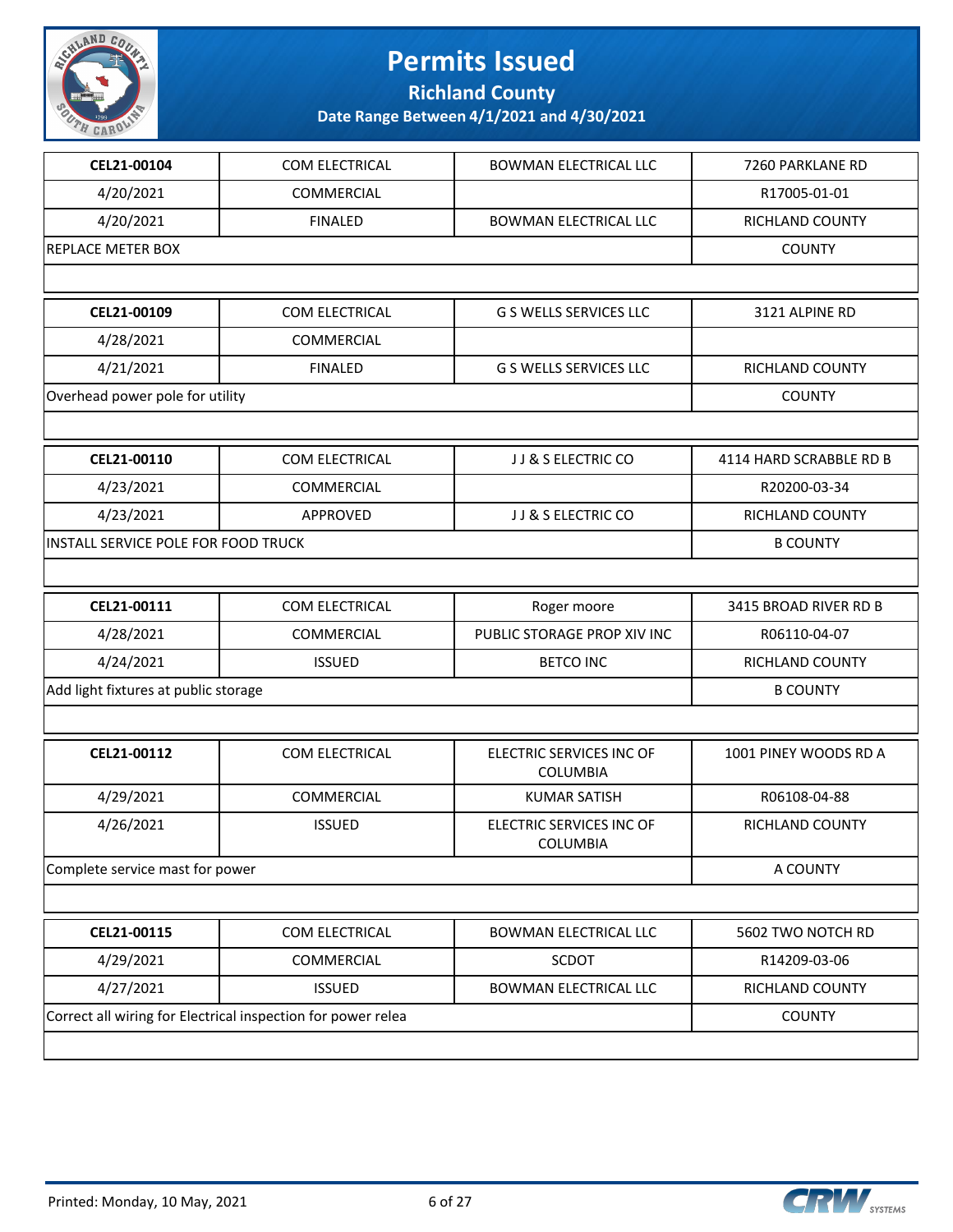

**Richland County**

**Date Range Between 4/1/2021 and 4/30/2021**

| CEL21-00117                                 | COM ELECTRICAL    | BRAD'S ELECTRIC, INC. | 525 ALCOTT DR 1C |
|---------------------------------------------|-------------------|-----------------------|------------------|
| 4/28/2021                                   | <b>COMMERCIAL</b> |                       | R11703-01-21     |
| 4/28/2021                                   | VOID              | BRAD'S ELECTRIC, INC. | RICHLAND COUNTY  |
| TEMP POWER POLE FOR CONSTRUCTION TOOLS ONLY |                   |                       | <b>1C COUNTY</b> |
|                                             |                   |                       |                  |

#### **Number of COM ELECTRICAL/COMMERCIAL Permits: 35**

| CMG20-00143                                    | COM MECHANICAL/GAS | BILL KIRKLAND HEATING & AC INC              | <b>810 KILLIAN STATION DR</b> |
|------------------------------------------------|--------------------|---------------------------------------------|-------------------------------|
| 4/12/2021                                      | Unassigned         | <b>BAILEY TRACEY D</b>                      | R20202-06-09                  |
| 11/19/2020                                     | <b>FINALED</b>     | BILL KIRKLAND HEATING & AC INC              | RICHLAND COUNTY               |
| DOLLAR GENERAL MECHANICAL                      |                    |                                             | <b>COUNTY</b>                 |
|                                                |                    |                                             |                               |
| CMG21-00054                                    | COM MECHANICAL/GAS | WANNAMAKER-KAMINER HEATING<br>& COOLING LLC | 481 TOWN CENTER PL 14         |
| 4/16/2021                                      | Unassigned         | <b>WITZLING DAVID</b>                       | R22900-02-65                  |
| 1/19/2021                                      | <b>ISSUED</b>      | WANNAMAKER-KAMINER HEATING<br>& COOLING LLC | RICHLAND COUNTY               |
| <b>INSTALL DUCTWORK/RTU</b>                    |                    |                                             | <b>14 COUNTY</b>              |
|                                                |                    |                                             |                               |
| CMG21-00055                                    | COM MECHANICAL/GAS | WANNAMAKER-KAMINER HEATING<br>& COOLING LLC | 494 TOWN CENTER PL 2          |
| 4/16/2021                                      | Unassigned         | <b>WITZLING DAVID</b>                       | R22911-03-01                  |
| 1/19/2021                                      | <b>ISSUED</b>      | WANNAMAKER-KAMINER HEATING<br>& COOLING LLC | RICHLAND COUNTY               |
| <b>INSTALL DUCTWORK</b>                        |                    |                                             | 2 COUNTY                      |
|                                                |                    |                                             |                               |
| CMG21-00059                                    | COM MECHANICAL/GAS | <b>GENERAL HEATING &amp; AC CO INC</b>      | 2701 KILLIAN RIDGE RD         |
| 4/16/2021                                      | Unassigned         | EDWARD ROSE DEVELOPMENT CO<br><b>LLC</b>    | R17300-02-03                  |
| 1/21/2021                                      | <b>ISSUED</b>      | <b>GENERAL HEATING &amp; AC CO INC</b>      | RICHLAND COUNTY               |
| INSTALL FURNACE, AC, VENTILATION, AND DUCTWORK | <b>COUNTY</b>      |                                             |                               |
| <b>GAS PIPING INSTALLED BY OTHERS</b>          |                    |                                             |                               |

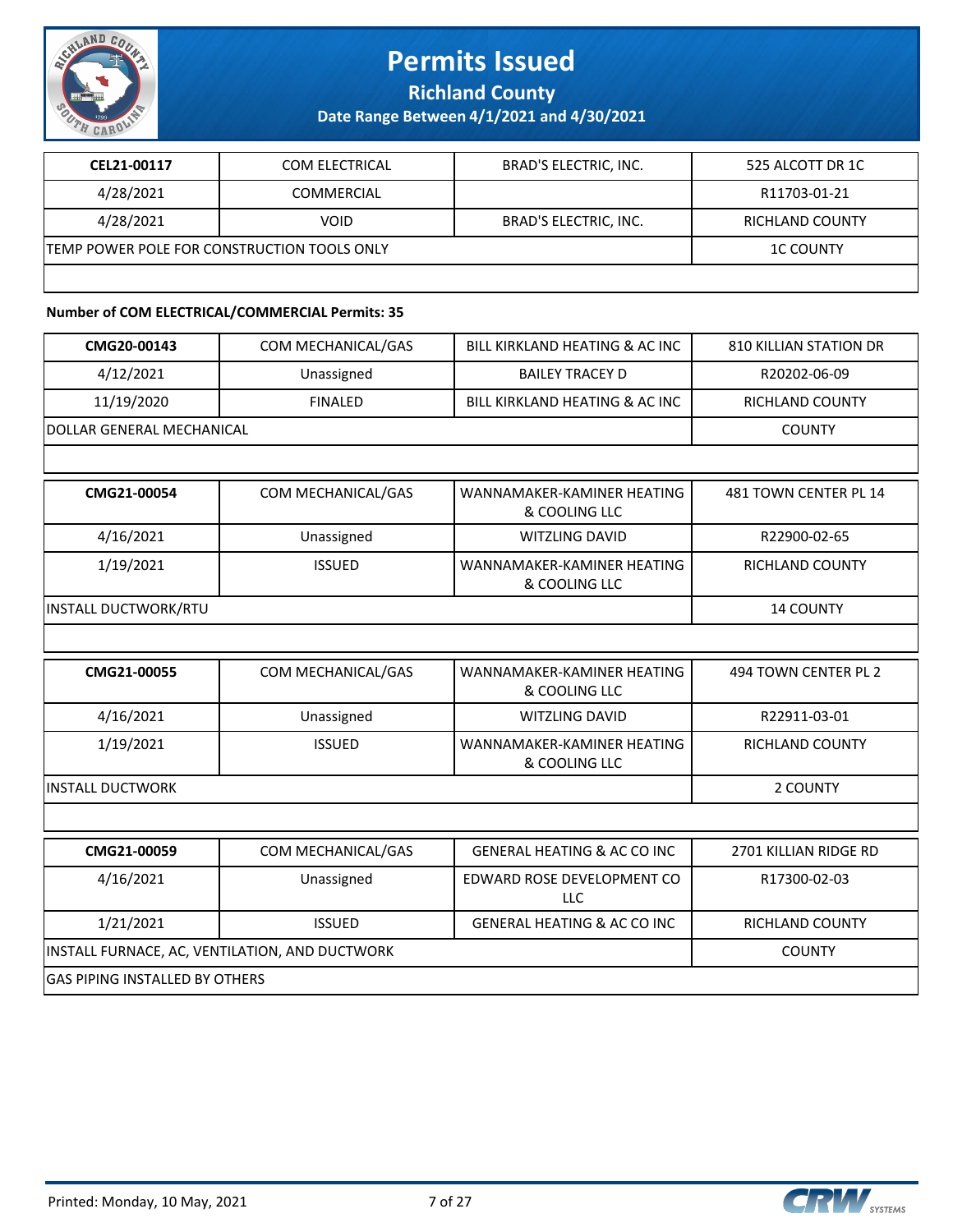

**Richland County**

| CMG21-00065                           | COM MECHANICAL/GAS                             | <b>CASSELL BROTHERS HEATING &amp;</b><br><b>COOLING LLC</b> | 9353 TWO NOTCH RD      |
|---------------------------------------|------------------------------------------------|-------------------------------------------------------------|------------------------|
| 4/16/2021                             | Unassigned                                     | <b>HERBIE ELF LLC</b>                                       | R19908-02-06           |
| 2/1/2021                              | <b>ISSUED</b>                                  | <b>CASSELL BROTHERS HEATING &amp;</b><br><b>COOLING LLC</b> | RICHLAND COUNTY        |
| <b>INSTALL COMPLETE DUCT SYSTEM</b>   |                                                |                                                             | <b>COUNTY</b>          |
| 9353 TWO NOTCH RD                     |                                                |                                                             |                        |
| CMG21-00067                           | COM MECHANICAL/GAS                             | <b>GENERAL HEATING &amp; AC CO INC</b>                      | 2801 KILLIAN RIDGE RD  |
| 4/16/2021                             | Unassigned                                     | EDWARD ROSE DEVELOPMENT CO<br>LLC                           | R17300-02-03           |
| 2/5/2021                              | <b>ISSUED</b>                                  | <b>GENERAL HEATING &amp; AC CO INC</b>                      | RICHLAND COUNTY        |
|                                       | INSTALL FURNACE, AC, VENTILATION, AND DUCTWORK |                                                             | <b>COUNTY</b>          |
| <b>GAS PIPING INSTALLED BY OTHERS</b> |                                                |                                                             |                        |
| CMG21-00068                           | COM MECHANICAL/GAS                             | Douglas Belger                                              | 1601 BROAD RIVER RD A  |
| 4/16/2021                             | Unassigned                                     | <b>BOOZER SHOPPING CENTER INC</b>                           | R07308-01-02A          |
| 2/5/2021                              | <b>ISSUED</b>                                  | CAROLINA CAPITOL METAL FAB INC                              | RICHLAND COUNTY        |
| Installation of a Hood System         |                                                |                                                             | A COUNTY               |
|                                       |                                                |                                                             |                        |
| CMG21-00077                           | COM MECHANICAL/GAS                             | <b>Commercial Air Systems</b>                               | 120 FORUM DR           |
| 4/16/2021                             | Unassigned                                     | <b>BRANCH SANDHILL ASSOCIATES LP</b>                        | R23000-05-02           |
| 2/23/2021                             | <b>ISSUED</b>                                  | <b>Commercial Air Systems</b>                               | RICHLAND COUNTY        |
| renovation of Lowe's Foods #276       | <b>COUNTY</b>                                  |                                                             |                        |
| Omega Building Permit #CBD20-00223    |                                                |                                                             |                        |
| CMG21-00081                           | COM MECHANICAL/GAS                             | W O BLACKSTONE & CO INC                                     | 1215 SHOP RD           |
| 4/16/2021                             | Unassigned                                     | <b>HOOD REAL ESTATE INVESTMENTS</b>                         | R11210-01-02           |
| 3/3/2021                              | <b>ISSUED</b>                                  | W O BLACKSTONE & CO INC                                     | <b>RICHLAND COUNTY</b> |
| <b>HVAC</b>                           |                                                |                                                             | <b>COUNTY</b>          |
|                                       |                                                |                                                             |                        |
| CMG21-00092                           | COM MECHANICAL/GAS                             | <b>PIPE MASTERS</b>                                         | 10050 TWO NOTCH RD 9   |
|                                       |                                                | <b>COLUMBIA NORTHPOINT WMS LLC</b>                          | R22808-02-28           |
| 4/16/2021                             | Unassigned                                     |                                                             |                        |
| 3/11/2021                             | <b>ISSUED</b>                                  | <b>PIPE MASTERS</b>                                         | RICHLAND COUNTY        |

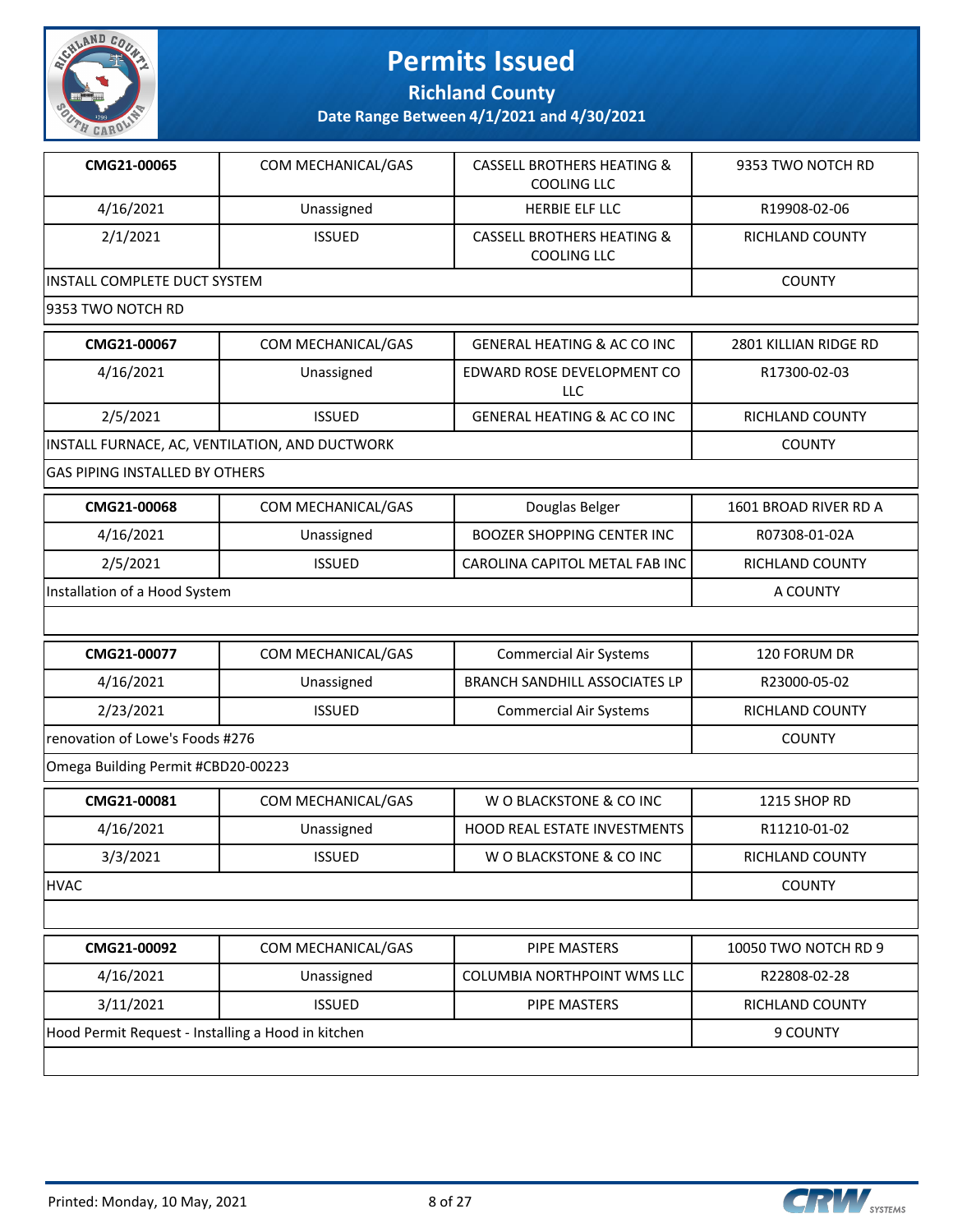

**Richland County**

**Date Range Between 4/1/2021 and 4/30/2021**

| CMG21-00099 | COM MECHANICAL/GAS                                           | ROGERS REFRIGERATION SERVICES<br>INC | 120 FORUM DR           |
|-------------|--------------------------------------------------------------|--------------------------------------|------------------------|
| 4/16/2021   | Unassigned                                                   | <b>BRANCH SANDHILL ASSOCIATES LP</b> | R23000-05-02           |
| 3/23/2021   | <b>ISSUED</b>                                                | ROGERS REFRIGERATION SERVICES<br>INC | <b>RICHLAND COUNTY</b> |
|             | Relocate existing cases, install new beer den walk-in cooler |                                      |                        |

| CMG21-00104                                         | COM MECHANICAL/GAS | <b>TERRENCE T JOHNSON</b> | 2700 BROAD RIVER RD D |
|-----------------------------------------------------|--------------------|---------------------------|-----------------------|
| 4/5/2021                                            | Unassigned         | 2700 BROAD RIVER LLC      | R06015-02-01          |
| 3/30/2021                                           | <b>FINALED</b>     | TERRENCE T JOHNSON        | RICHLAND COUNTY       |
| New HVAC, Ducts Relocation, Gas line for Equipments |                    |                           | D COUNTY              |

| CMG21-00111            | COM MECHANICAL/GAS | MIDSTATE AIR CONDITIONING INC | 7909 PARKLANE RD 190 |
|------------------------|--------------------|-------------------------------|----------------------|
| 4/16/2021              | Unassigned         | SNH MEDICAL OFFICE PROPERTIES | R17101-03-04         |
| 3/31/2021              | <b>ISSUED</b>      | MIDSTATE AIR CONDITIONING INC | RICHLAND COUNTY      |
| install HVAC and upfit |                    |                               | <b>190 COUNTY</b>    |

| CMG21-00112                             | COM MECHANICAL/GAS | CAROLINA CONSTRUCTION CO OF<br>COLUMBIA(MC) | 540 EVELYN DR A        |
|-----------------------------------------|--------------------|---------------------------------------------|------------------------|
| 4/8/2021                                | Unassigned         | <b>FREEDOM PROPERTY</b><br>MANAGEMENT       | R06105-05-03           |
| 4/2/2021                                | <b>ISSUED</b>      | CAROLINA CONSTRUCTION CO OF<br>COLUMBIA(MC) | <b>RICHLAND COUNTY</b> |
| <b>IREPLACE HVAC UNIT AND DUCT WORK</b> |                    |                                             | A COUNTY               |

REPLACING UNIT FOR APARTMENT A

| CMG21-00113                                  | COM MECHANICAL/GAS | CAROLINA CONSTRUCTION CO OF<br>COLUMBIA(MC) | 540 EVELYN DR B |  |
|----------------------------------------------|--------------------|---------------------------------------------|-----------------|--|
| 4/8/2021                                     | Unassigned         | <b>FREEDOM PROPERTY</b><br>MANAGEMENT       | R06105-05-03    |  |
| 4/2/2021                                     | <b>ISSUED</b>      | CAROLINA CONSTRUCTION CO OF<br>COLUMBIA(MC) | RICHLAND COUNTY |  |
| IREPLACE HVAC UNIT AND DUCT WORK             |                    |                                             | <b>B COUNTY</b> |  |
| REPLACING UNIT AND DUCT WORK FOR APARTMENT B |                    |                                             |                 |  |

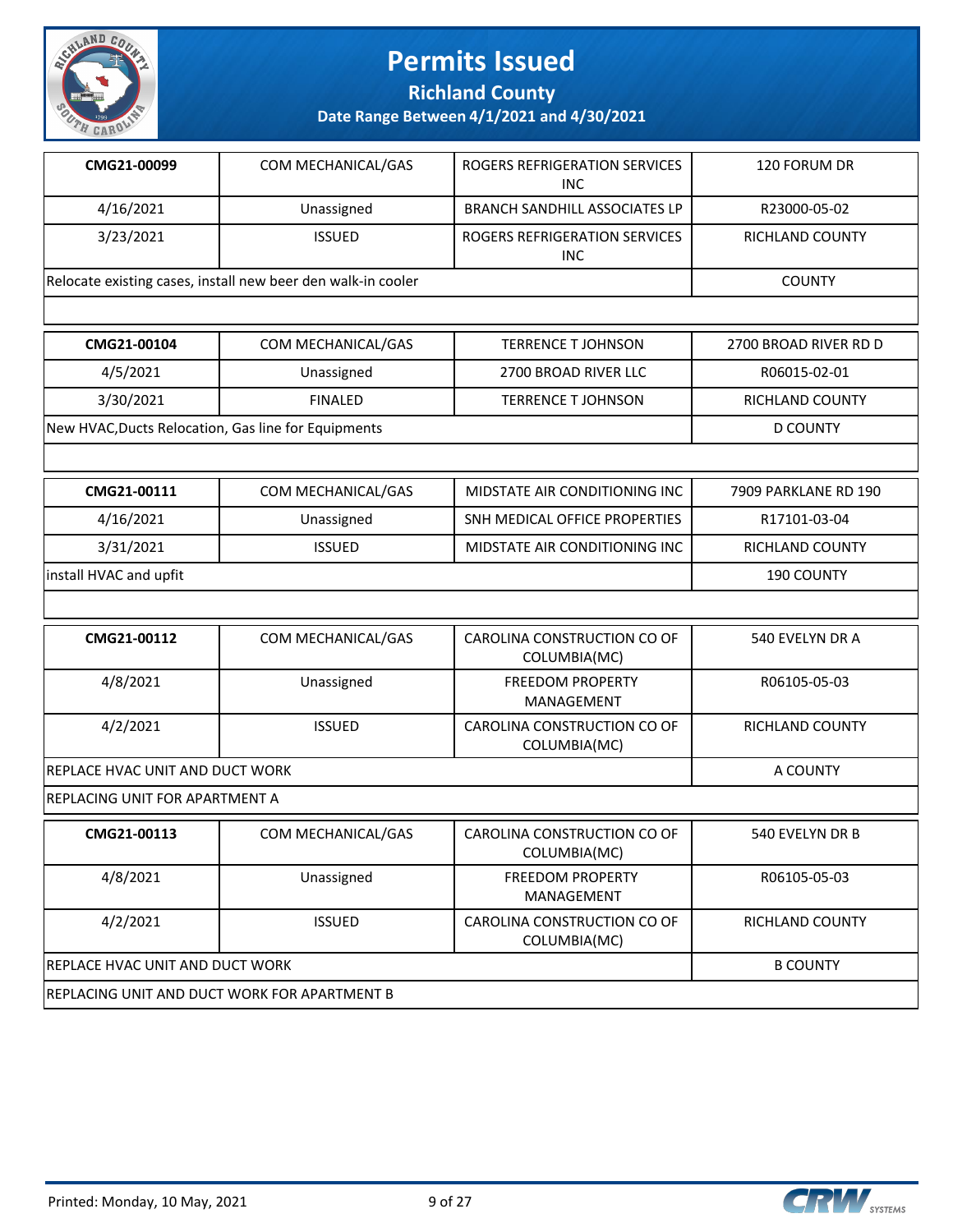

**Richland County**

| CMG21-00114                                 | COM MECHANICAL/GAS | CAROLINA CONSTRUCTION CO OF<br>COLUMBIA(MC) | 540 EVELYN DR C              |
|---------------------------------------------|--------------------|---------------------------------------------|------------------------------|
| 4/8/2021                                    | Unassigned         | <b>FREEDOM PROPERTY</b><br>MANAGEMENT       | R06105-05-03                 |
| 4/2/2021                                    | <b>ISSUED</b>      | CAROLINA CONSTRUCTION CO OF<br>COLUMBIA(MC) | <b>RICHLAND COUNTY</b>       |
| REPLACE HVAC UNIT AND DUCT WORK             |                    |                                             | <b>C COUNTY</b>              |
| REPLACE UNIT AND DUCT WORK FOR APARTMENT C  |                    |                                             |                              |
| CMG21-00115                                 | COM MECHANICAL/GAS | CAROLINA CONSTRUCTION CO OF<br>COLUMBIA(MC) | 540 EVELYN DR D              |
| 4/8/2021                                    | Unassigned         | <b>FREEDOM PROPERTY</b><br>MANAGEMENT       | R06105-05-03                 |
| 4/2/2021                                    | <b>ISSUED</b>      | CAROLINA CONSTRUCTION CO OF<br>COLUMBIA(MC) | RICHLAND COUNTY              |
| <b>REPLACE HVAC UNIT AND DUCT WORK</b>      |                    |                                             | <b>D COUNTY</b>              |
| REPLACE UNIT AND DUCT WORK FOR APARTMENT D  |                    |                                             |                              |
| CMG21-00116                                 | COM MECHANICAL/GAS | <b>COTTRELL &amp; CO INC</b>                | 110 COLUMBIA NORTHEAST DR A  |
| 4/7/2021                                    | Unassigned         | <b>WALLACE HOLDINGS LLC</b>                 | R19908-04-28                 |
| 4/5/2021                                    | <b>FINALED</b>     | <b>COTTRELL &amp; CO INC</b>                | RICHLAND COUNTY              |
| replace gas lines due to fire damage        |                    |                                             | A COUNTY                     |
|                                             |                    |                                             |                              |
| CMG21-00117                                 | COM MECHANICAL/GAS | <b>BRIANS HEATING &amp; COOLING LLC</b>     | 1033 ROBERTS BRANCH PKWY 203 |
| 4/16/2021                                   | Unassigned         | KILLIANS CROSSING RETAIL                    | R17406-01-03                 |
| 4/7/2021                                    | <b>FINALED</b>     | <b>BRIANS HEATING &amp; COOLING LLC</b>     | <b>RICHLAND COUNTY</b>       |
| Install gas line                            |                    |                                             | 203 COUNTY                   |
|                                             |                    |                                             |                              |
| CMG21-00118                                 | COM MECHANICAL/GAS | LKN MECHANICAL INC                          | 124 KILLIAN COMMONS PKWY     |
| 4/14/2021                                   | Unassigned         | COUGAR COLUMBIA REAL<br><b>PROPERTY</b>     | R17400-09-17                 |
| 4/8/2021                                    | <b>ISSUED</b>      | LKN MECHANICAL INC                          | RICHLAND COUNTY              |
| Installation of new packaged roof top units |                    |                                             | <b>COUNTY</b>                |
|                                             |                    |                                             |                              |
| CMG21-00119                                 | COM MECHANICAL/GAS | HULON SERVICE COMPANY INC                   | 1033 ROBERTS BRANCH PKWY 203 |
| 4/15/2021                                   | Unassigned         | KILLIANS CROSSING RETAIL                    | R17406-01-03                 |
| 4/8/2021                                    | <b>ISSUED</b>      | HULON SERVICE COMPANY INC                   | RICHLAND COUNTY              |
| Duct existing unit                          |                    |                                             | 203 COUNTY                   |
|                                             |                    |                                             |                              |

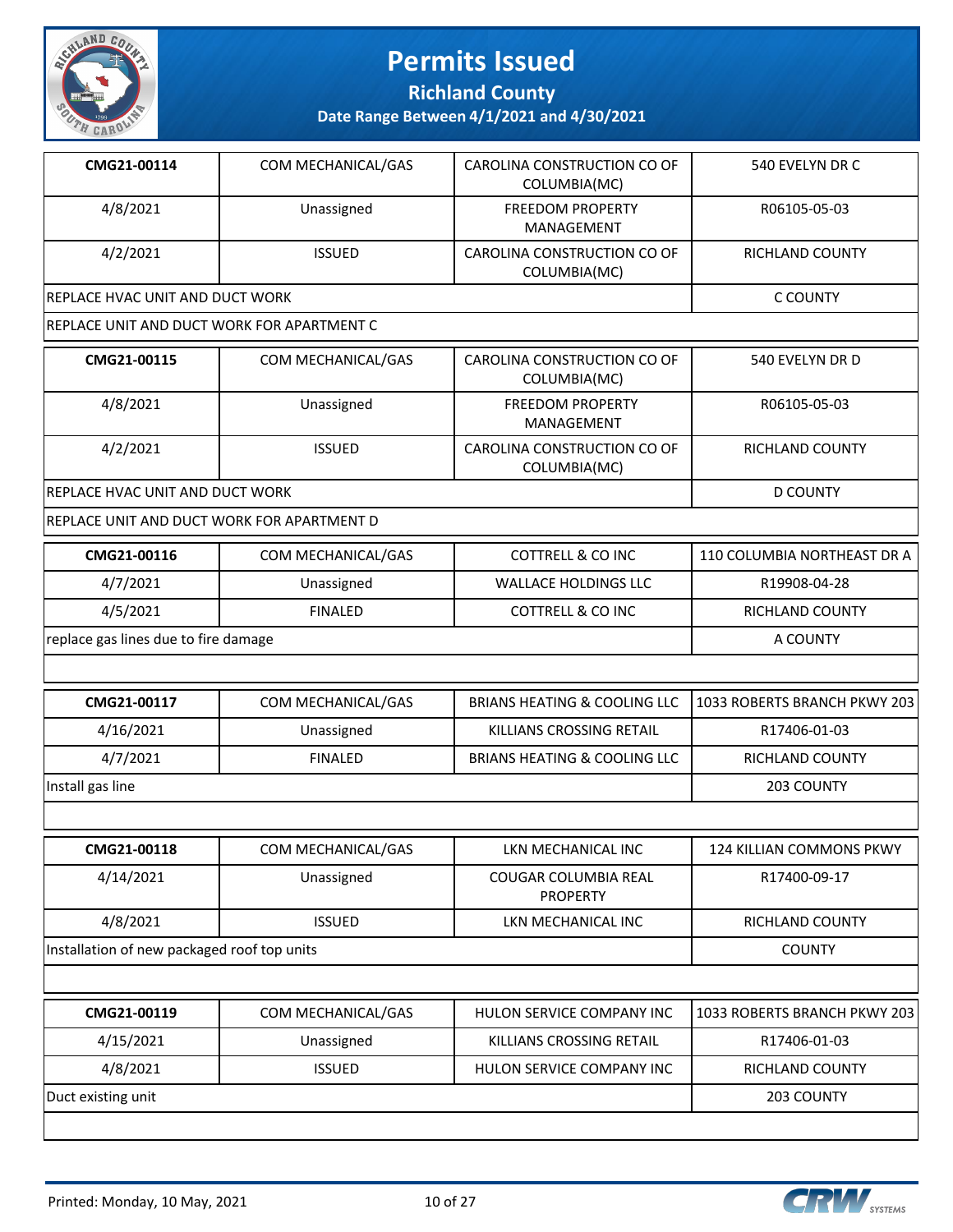

**Richland County**

| CMG21-00120              | COM MECHANICAL/GAS | DAVID TAYLOR HEATING AND AIR<br>LLC.      | 1037 MARINA RD A-I          |
|--------------------------|--------------------|-------------------------------------------|-----------------------------|
| 4/16/2021                | Unassigned         | NFI MARINA ROAD LLC                       | R02414-01-04                |
| 4/12/2021                | <b>ISSUED</b>      | DAVID TAYLOR HEATING AND AIR<br>LLC       | <b>RICHLAND COUNTY</b>      |
| <b>Install HVAC</b>      |                    |                                           | A-I COUNTY                  |
| Building GH (1 building) |                    |                                           |                             |
| CMG21-00121              | COM MECHANICAL/GAS | DAVID TAYI OR HEATING AND AIR<br>LLC      | 1037 MARINA RD A-I          |
| 4/16/2021                | Unassigned         | NFI MARINA ROAD LLC                       | R02414-01-04                |
| 4/12/2021                | <b>ISSUED</b>      | DAVID TAYLOR HEATING AND AIR<br>LLC       | <b>RICHLAND COUNTY</b>      |
| Install HVAC             |                    |                                           | A-I COUNTY                  |
| <b>Building C</b>        |                    |                                           |                             |
| CMG21-00122              | COM MECHANICAL/GAS | PALMETTO AIR & CHILLER SERVICE<br>INC(MC) | <b>100 CENTER POINT CIR</b> |
| 4/22/2021                | Unassigned         | <b>CENTER POINT HOLDINGS LLC</b>          | R06010-01-08                |

| 4/14/2021 | ISSUED                                                      | PALMETTO AIR & CHILLER SERVICE<br>INC (MC) | RICHLAND COUNTY |
|-----------|-------------------------------------------------------------|--------------------------------------------|-----------------|
|           | 13 new Trane RTUs and 40 New VAVs and Duct work for Centene |                                            | <b>COUNTY</b>   |

| CMG21-00127                                    | COM MECHANICAL/GAS | PEAK PLUMBING & GAS LLC | 10005 BROAD RIVER RD   |
|------------------------------------------------|--------------------|-------------------------|------------------------|
| 4/20/2021                                      | Unassigned         | ALL YA GOTTA DO IS LLC  | R04003-02-15           |
| 4/16/2021                                      | <b>ISSUED</b>      | PEAK PLUMBING & GAS LLC | <b>RICHLAND COUNTY</b> |
| Install gas line to water heater and fireplace |                    |                         | <b>COUNTY</b>          |

| CMG21-00134                                       | COM MECHANICAL/GAS | TIMOTHY P NIVER                          | 2301 KILLIAN RIDGE RD |
|---------------------------------------------------|--------------------|------------------------------------------|-----------------------|
| 4/29/2021                                         | Unassigned         | EDWARD ROSE DEVELOPMENT CO<br><b>LLC</b> | R17300-02-03          |
| 4/20/2021                                         | <b>FINALED</b>     | TIMOTHY P NIVER                          | RICHLAND COUNTY       |
| HVAC,WATER HEATER, COOLER. BLDG 23 UNIT 2301-2311 |                    |                                          | <b>COUNTY</b>         |

| CMG21-00135 | COM MECHANICAL/GAS | Christina Fleming | 1571 CROSSING CREEK RD |
|-------------|--------------------|-------------------|------------------------|
| 4/21/2021   | Unassigned         | DRF HOLDINGS LLC  | R27800-03-17           |
| 4/21/2021   | <b>ISSUED</b>      | Christina Fleming | <b>RICHLAND COUNTY</b> |
| <b>HVAC</b> | <b>COUNTY</b>      |                   |                        |
|             |                    |                   |                        |

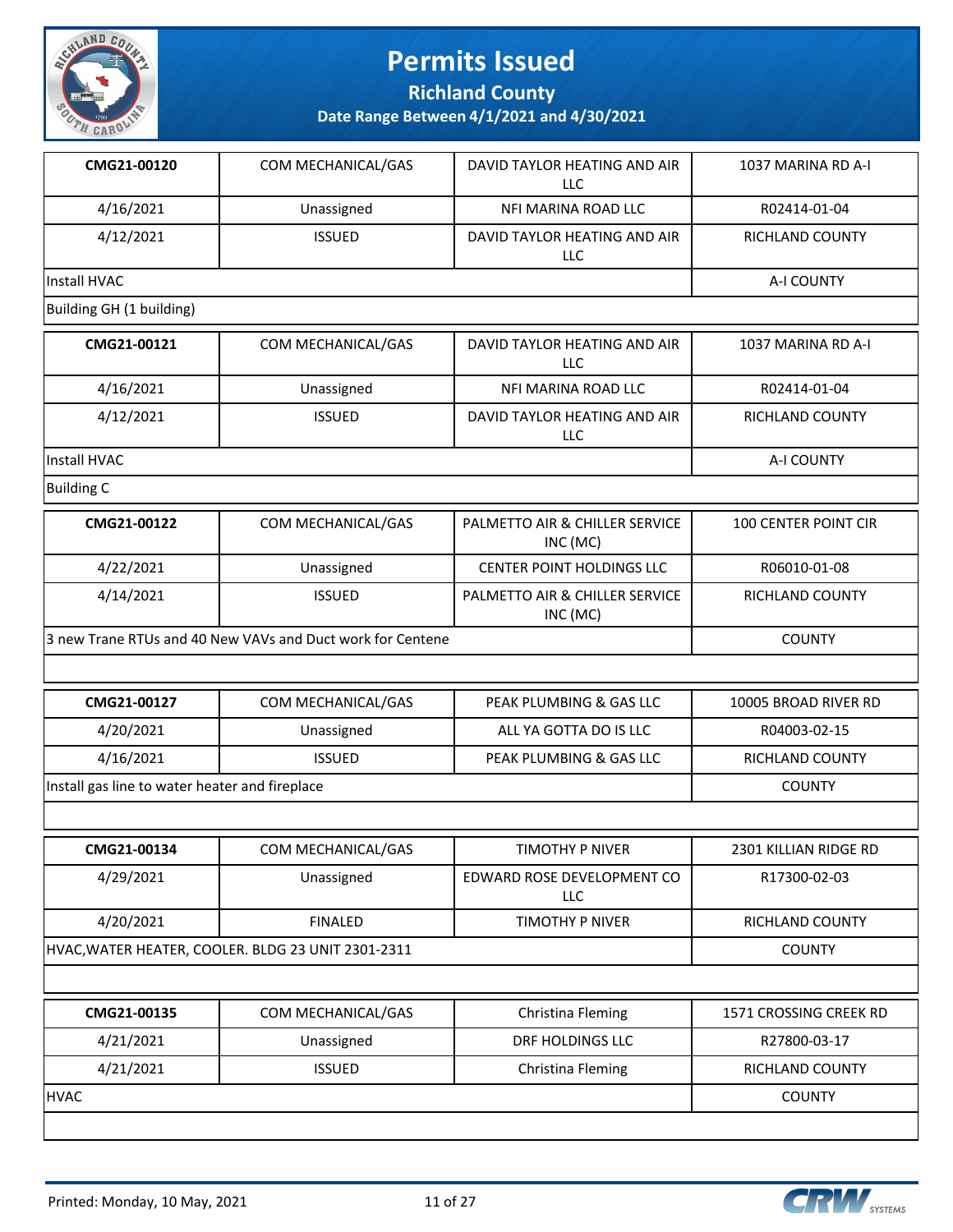

**Richland County**

| CMG21-00139                              | COM MECHANICAL/GAS | A & T PLUMBING INC                             | 1215 SHOP RD          |
|------------------------------------------|--------------------|------------------------------------------------|-----------------------|
| 4/28/2021                                | Unassigned         | <b>HOOD REAL ESTATE INVESTMENTS</b>            | R11210-01-02          |
| 4/28/2021                                | <b>ISSUED</b>      | A & T PLUMBING INC                             | RICHLAND COUNTY       |
| ADDITION TO PERMIT CPL2000129            |                    |                                                | <b>COUNTY</b>         |
|                                          |                    |                                                |                       |
| CMG21-00140                              | COM MECHANICAL/GAS | LENNOX NATIONAL ACCOUNT<br><b>SERVICES LLC</b> | 10505 TWO NOTCH RD    |
| 4/29/2021                                | Unassigned         | <b>Advance Auto Parts</b>                      | R25800-01-08          |
| 4/28/2021                                | <b>ISSUED</b>      | LENNOX NATIONAL ACCOUNT<br><b>SERVICES LLC</b> | RICHLAND COUNTY       |
| Package gas roof top units               |                    |                                                | <b>COUNTY</b>         |
| Like For Like changeout                  |                    |                                                |                       |
| CMG21-00141                              | COM MECHANICAL/GAS | TIMOTHY P NIVER                                | 2401 KILLIAN RIDGE RD |
| 4/30/2021                                | Unassigned         |                                                | R17300-02-03          |
| 4/29/2021                                | <b>ISSUED</b>      |                                                | RICHLAND COUNTY       |
| GAS TO HVAC WATER HEATER COOK STOVE      |                    |                                                | <b>COUNTY</b>         |
|                                          |                    |                                                |                       |
| CMG21-00142                              | COM MECHANICAL/GAS | TIMOTHY P NIVER                                | 2501 KILLIAN RIDGE RD |
| 4/30/2021                                | Unassigned         |                                                | R17300-02-03          |
| 4/29/2021                                | <b>ISSUED</b>      |                                                | RICHLAND COUNTY       |
| GAS TO HVAC WATER HEATER COOK STOVE      |                    |                                                | <b>COUNTY</b>         |
|                                          |                    |                                                |                       |
| CMG21-00144                              | COM MECHANICAL/GAS | TIMOTHY P NIVER                                | 2701 KILLIAN RIDGE RD |
| 4/30/2021                                | Unassigned         |                                                | R17300-02-03          |
| 4/29/2021                                | <b>ISSUED</b>      |                                                | RICHLAND COUNTY       |
| GAS TO HVAC WATER HEATER COOK STOVE      |                    |                                                | <b>COUNTY</b>         |
|                                          |                    |                                                |                       |
| CMG21-00145                              | COM MECHANICAL/GAS | TIMOTHY P NIVER                                | 2801 KILLIAN RIDGE RD |
| 4/30/2021                                | Unassigned         |                                                | R17300-02-03          |
| 4/29/2021                                | <b>ISSUED</b>      |                                                | RICHLAND COUNTY       |
| GAST TO HVAC COOK STOVE AND WATER HEATER |                    |                                                | <b>COUNTY</b>         |
|                                          |                    |                                                |                       |

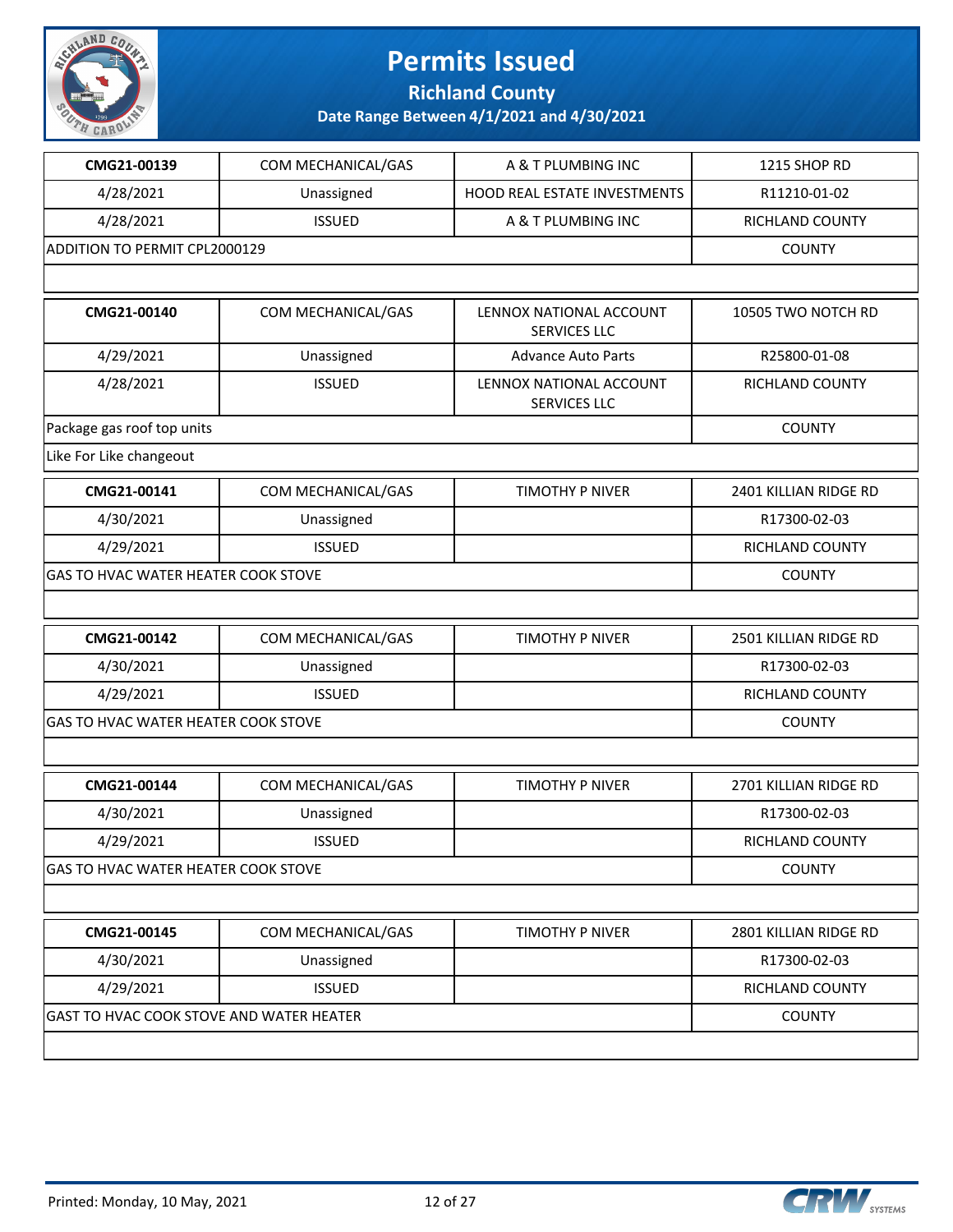

**Richland County**

**Date Range Between 4/1/2021 and 4/30/2021**

| CMG21-00146                              | COM MECHANICAL/GAS | TIMOTHY P NIVER | 2901 KILLIAN RIDGE RD |
|------------------------------------------|--------------------|-----------------|-----------------------|
| 4/30/2021                                | Unassigned         |                 | R17300-02-03          |
| 4/29/2021                                | <b>ISSUED</b>      |                 | RICHLAND COUNTY       |
| IGAS TO HVAC COOK STOVE AND WATER HEATER |                    |                 | <b>COUNTY</b>         |
|                                          |                    |                 |                       |

#### **Number of COM MECHANICAL/GAS/Unassigned Permits: 34**

| CPL21-00019                                          | <b>COM PLUMBING</b> | <b>KRAZY PLUMBING SERVICE LLC</b>              | 481 TOWN CENTER PL 14  |
|------------------------------------------------------|---------------------|------------------------------------------------|------------------------|
| 4/16/2021                                            | Unassigned          | <b>WITZLING DAVID</b>                          | R22900-02-65           |
| 1/26/2021                                            | <b>ISSUED</b>       | KRAZY PLUMBING SERVICE LLC                     | RICHLAND COUNTY        |
| Rough in toilet lavatory and water cooler/trim out   |                     |                                                | 14 COUNTY              |
|                                                      |                     |                                                |                        |
| CPL21-00020                                          | <b>COM PLUMBING</b> | Kimberly Groh                                  | 494 TOWN CENTER PL 2   |
| 4/7/2021                                             | Unassigned          | <b>WITZLING DAVID</b>                          | R22911-03-01           |
| 1/26/2021                                            | <b>ISSUED</b>       | KRAZY PLUMBING SERVICE LLC                     | RICHLAND COUNTY        |
| Rough in toilet lavatory and water cooler/trim out   |                     |                                                | 2 COUNTY               |
|                                                      |                     |                                                |                        |
| CPL21-00041                                          | <b>COM PLUMBING</b> | MERRITT PLUMBING & HEATING INC                 | 7006 TWO NOTCH RD      |
| 4/12/2021                                            | Unassigned          | <b>FORWARD CITY CHURCH</b>                     | R16903-04-13           |
| 3/12/2021                                            | <b>ISSUED</b>       | <b>MERRITT PLUMBING &amp; HEATING INC</b>      | <b>RICHLAND COUNTY</b> |
| Install Plumbing for Church taking over old Best Buy |                     |                                                | <b>COUNTY</b>          |
|                                                      |                     |                                                |                        |
| CPL21-00043                                          |                     | PIEDMONT PLUMBERS OF                           | 1571 CROSSING CREEK RD |
|                                                      | <b>COM PLUMBING</b> | <b>COLUMBIA SC LLR</b>                         |                        |
| 4/16/2021                                            | Unassigned          | DRF HOLDINGS LLC                               | R27800-03-17           |
| 3/16/2021                                            | <b>ISSUED</b>       | PIEDMONT PLUMBERS OF<br><b>COLUMBIA SC LLR</b> | RICHLAND COUNTY        |
| Plumbing permit for commercial building              |                     |                                                | <b>COUNTY</b>          |
|                                                      |                     |                                                |                        |
| CPL21-00046                                          | <b>COM PLUMBING</b> | PEOPLES CHOICE PLUMBING                        | 540 EVELYN DR A        |
| 4/16/2021                                            | Unassigned          | <b>FREEDOM PROPERTY</b><br>MANAGEMENT          | R06105-05-03           |
| 3/18/2021                                            | <b>ISSUED</b>       | PEOPLES CHOICE PLUMBING                        | <b>RICHLAND COUNTY</b> |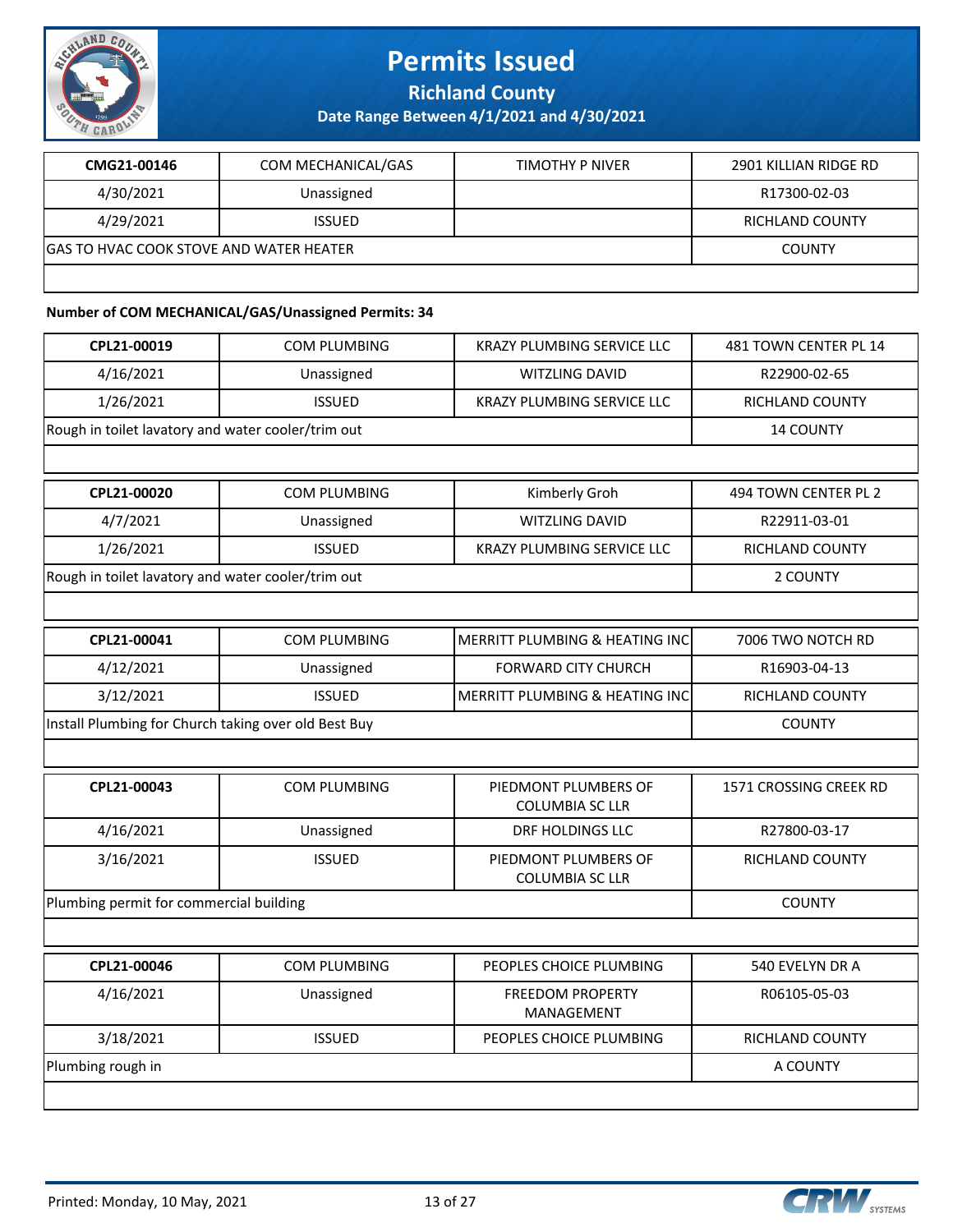

**Richland County**

| CPL21-00047                                     | <b>COM PLUMBING</b> | PEOPLES CHOICE PLUMBING               | 540 EVELYN DR B    |
|-------------------------------------------------|---------------------|---------------------------------------|--------------------|
| 4/15/2021                                       | Unassigned          | <b>FREEDOM PROPERTY</b><br>MANAGEMENT | R06105-05-03       |
| 3/18/2021                                       | <b>ISSUED</b>       | PEOPLES CHOICE PLUMBING               | RICHLAND COUNTY    |
| Plumbing Rough in                               |                     |                                       | <b>B COUNTY</b>    |
|                                                 |                     |                                       |                    |
| CPL21-00048                                     | <b>COM PLUMBING</b> | PEOPLES CHOICE PLUMBING               | 540 EVELYN DR C    |
| 4/14/2021                                       | Unassigned          | <b>FREEDOM PROPERTY</b><br>MANAGEMENT | R06105-05-03       |
| 3/18/2021                                       | <b>ISSUED</b>       | PEOPLES CHOICE PLUMBING               | RICHLAND COUNTY    |
| Plumbing rough in                               |                     |                                       | C COUNTY           |
|                                                 |                     |                                       |                    |
| CPL21-00049                                     | <b>COM PLUMBING</b> | PEOPLES CHOICE PLUMBING               | 540 EVELYN DR D    |
| 4/14/2021                                       | Unassigned          | <b>FREEDOM PROPERTY</b><br>MANAGEMENT | R06105-05-03       |
| 3/18/2021                                       | <b>ISSUED</b>       | PEOPLES CHOICE PLUMBING               | RICHLAND COUNTY    |
| Plumbing rough in                               |                     |                                       | <b>D COUNTY</b>    |
|                                                 |                     |                                       |                    |
| CPL21-00056                                     | <b>COM PLUMBING</b> | <b>DERRICK PLUMBING INC</b>           | 1700 LONGWOOD RD A |
| 4/1/2021                                        | Unassigned          | MIWON SPECIALTY CHEMICAL USA          | R16100-02-21       |
| 3/30/2021                                       | <b>ISSUED</b>       | <b>DERRICK PLUMBING INC</b>           | RICHLAND COUNTY    |
| Plumbing per plans                              | Α                   |                                       |                    |
|                                                 |                     |                                       |                    |
| CPL21-00058                                     | <b>COM PLUMBING</b> | A & T PLUMBING INC                    | 1400 BROWNING RD   |
| 4/12/2021                                       | Unassigned          |                                       | R06010-02-02       |
| 4/5/2021                                        | <b>FINALED</b>      | A & T PLUMBING INC                    | RICHLAND COUNTY    |
| <b>BROWNING RD</b>                              |                     |                                       | <b>COUNTY</b>      |
|                                                 |                     |                                       |                    |
| CPL21-00060                                     | COM PLUMBING        | PAUL R GILLETTE                       | 494 TOWN CENTER PL |
| 4/7/2021                                        | Unassigned          | WITZLING DAVID                        | R22911-03-01       |
| 4/6/2021                                        | <b>ISSUED</b>       | PAUL R GILLETTE                       | RICHLAND COUNTY    |
| Rough-in plumbing, wall plumbing, and fixtures. |                     |                                       | <b>COUNTY</b>      |
|                                                 |                     |                                       |                    |

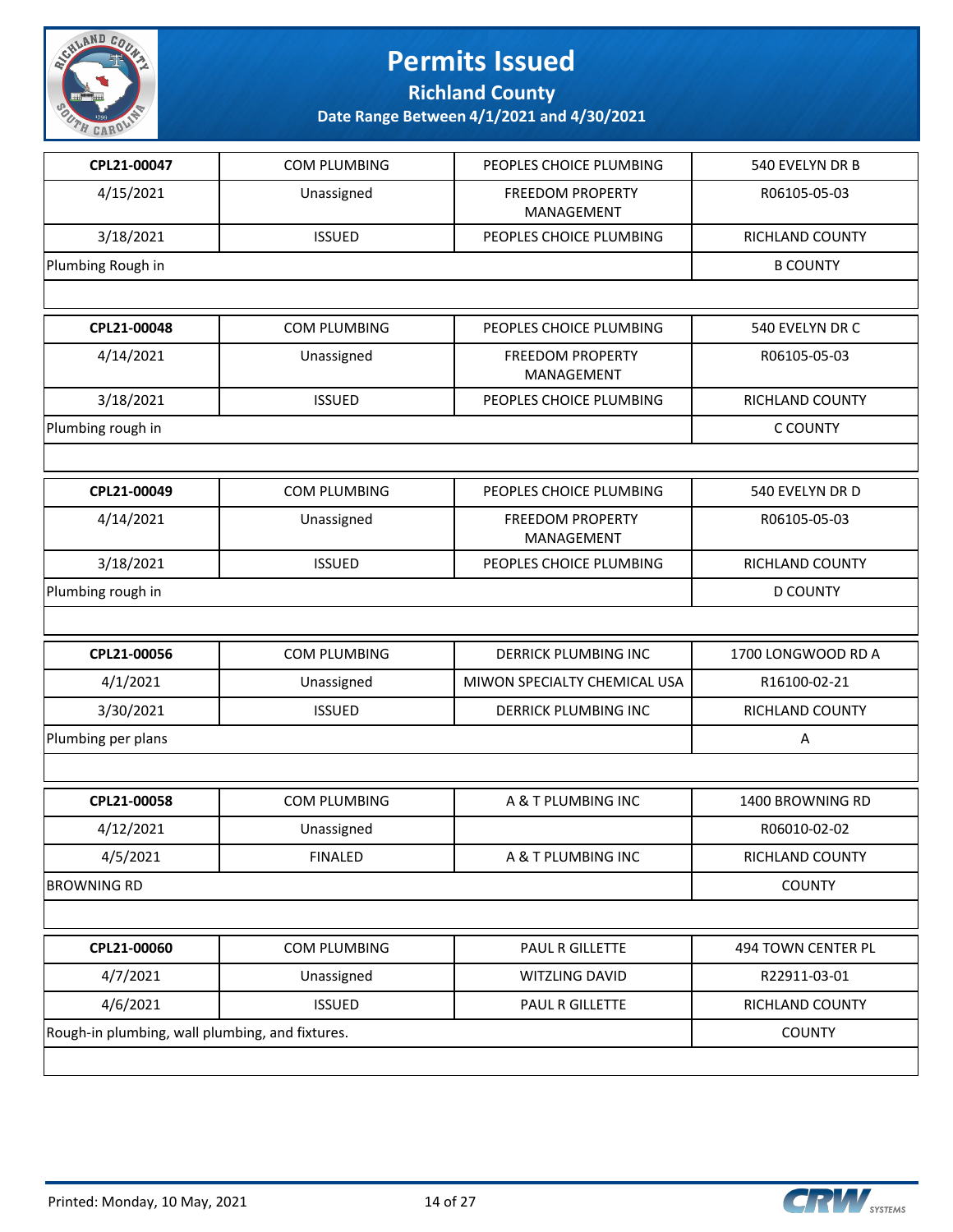

**Richland County**

**Date Range Between 4/1/2021 and 4/30/2021**

| CPL21-00061                        | <b>COM PLUMBING</b>                                   | CAROLINA CONSTRUCTION CO OF<br>COLUMBIA(MC) | 1013 BARMETTLER PL           |
|------------------------------------|-------------------------------------------------------|---------------------------------------------|------------------------------|
| 4/9/2021                           | Unassigned                                            | KRATOS 9090 LLC                             | R06016-01-10                 |
| 4/7/2021                           | <b>ISSUED</b>                                         | CAROLINA CONSTRUCTION CO OF<br>COLUMBIA(MC) | RICHLAND COUNTY              |
| Remodel bathrooms                  |                                                       |                                             | <b>COUNTY</b>                |
|                                    |                                                       |                                             |                              |
| CPL21-00062                        | COM PLUMBING                                          | DIVISION 22 CONTRACTING LLC                 | 1033 ROBERTS BRANCH PKWY 203 |
| 4/15/2021                          | Unassigned                                            | KILLIANS CROSSING RETAIL                    | R17406-01-03                 |
| 4/9/2021                           | <b>ISSUED</b>                                         | <b>DIVISION 22 CONTRACTING LLC</b>          | RICHLAND COUNTY              |
| Commercial Interior upfit/buildout |                                                       |                                             | 203 COUNTY                   |
| Charles Schwab                     |                                                       |                                             |                              |
| CPL21-00064                        | <b>COM PLUMBING</b>                                   | PEAK PLUMBING & GAS LLC                     | 1045 GATES RD                |
| 4/19/2021                          | Unassigned                                            | <b>HI-FUNCTION LLC</b>                      | R02509-03-03                 |
| 4/15/2021                          | <b>ISSUED</b>                                         | PEAK PLUMBING & GAS LLC                     | RICHLAND COUNTY              |
|                                    | Install plumbing for new bathroom and break room sink |                                             | <b>COUNTY</b>                |
|                                    |                                                       |                                             |                              |
| CPL21-00065                        | <b>COM PLUMBING</b>                                   | <b>BRANTLEY PLUMBING</b>                    | 6932 FAIRFIELD RD            |
| 4/21/2021                          | Unassigned                                            | <b>KHALSA LLC</b>                           | R11808-02-24                 |
| 4/19/2021                          | <b>ISSUED</b>                                         | <b>BRANTLEY PLUMBING</b>                    | <b>RICHLAND COUNTY</b>       |
| ck mark                            |                                                       |                                             | <b>COUNTY</b>                |
|                                    |                                                       |                                             |                              |
| CPL21-00067                        | <b>COM PLUMBING</b>                                   | <b>BILLY STURKIE PLUMBING INC</b>           | 2708 CLEMSON RD A            |
| 4/21/2021                          | Unassigned                                            | <b>CLEMSON ROAD PARTNERS LLC</b>            | R17400-06-09                 |
| 4/21/2021                          | <b>ISSUED</b>                                         | <b>LUCAS BILT INC</b>                       | RICHLAND COUNTY              |
| PLUMBING PER PLANS FOR UPFIT       |                                                       |                                             | A COUNTY                     |
|                                    |                                                       |                                             |                              |

#### **Number of COM PLUMBING/Unassigned Permits: 16**

| CRF21-00025                                            | <b>COM ROOFING</b> | <b>CUSTOM ROOFING &amp; PAINTING</b><br><b>COMPANY</b> | 104 BOMBAY DR   |
|--------------------------------------------------------|--------------------|--------------------------------------------------------|-----------------|
| 4/16/2021                                              | Unassigned         | AMF REAL PROPERTY LLC                                  | R16100-04-17    |
| 3/9/2021                                               | <b>ISSUED</b>      | <b>CUSTOM ROOFING &amp; PAINTING</b><br><b>COMPANY</b> | RICHLAND COUNTY |
| Remove existing roof and install T.P.O. Roofing System |                    |                                                        | <b>COUNTY</b>   |
|                                                        |                    |                                                        |                 |

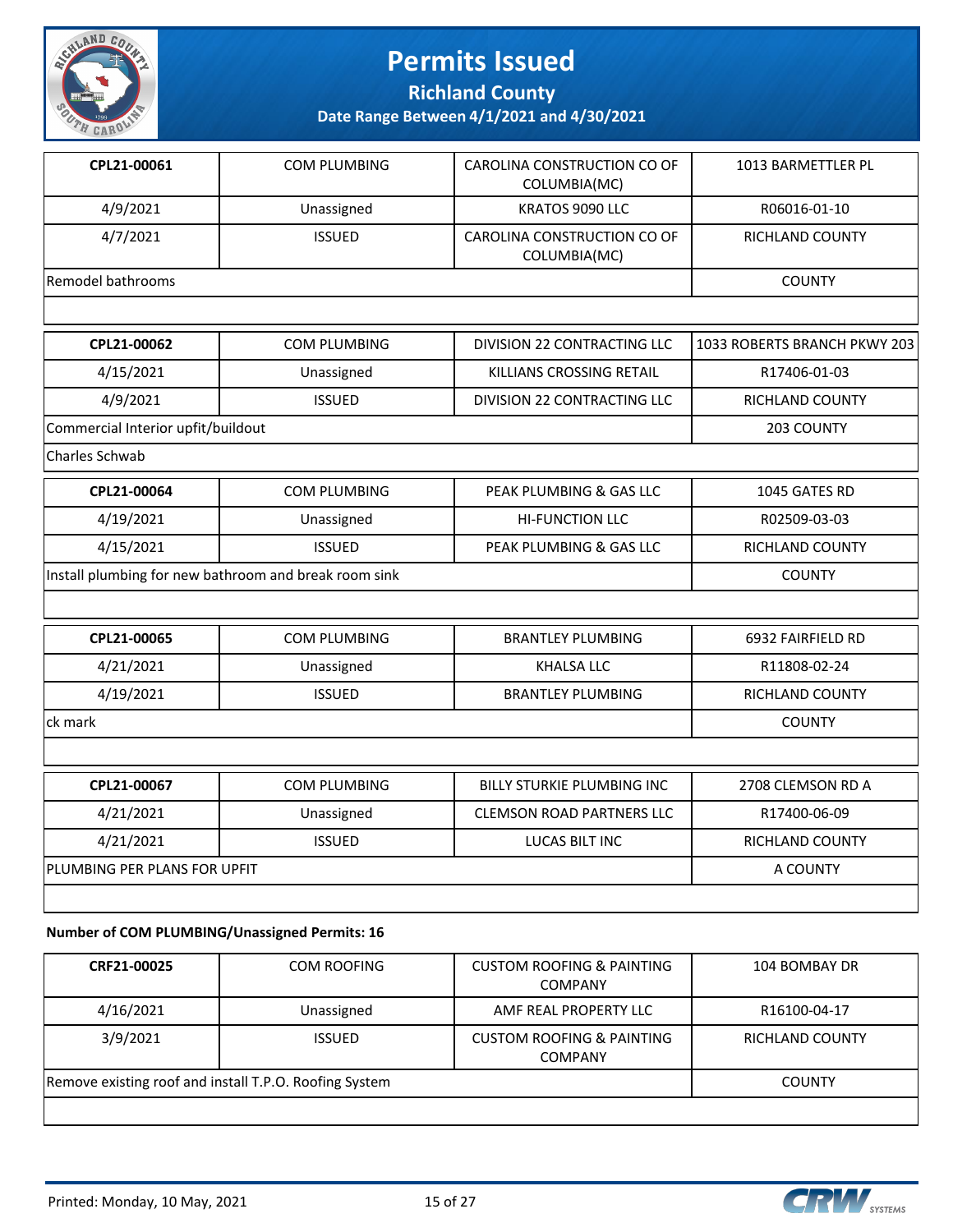

**Richland County**

**Date Range Between 4/1/2021 and 4/30/2021**

| CRF21-00026                                           | <b>COM ROOFING</b> | <b>CHARLESTON METAL ROOFING</b><br><b>SPECIALISTS</b> | 6108 SHAKESPEARE RD |
|-------------------------------------------------------|--------------------|-------------------------------------------------------|---------------------|
| 4/16/2021                                             | Unassigned         | RAYNOR CHARLES                                        | R14210-08-08        |
| 3/15/2021                                             | <b>ISSUED</b>      | <b>CHARLESTON METAL ROOFING</b><br><b>SPECIALISTS</b> | RICHLAND COUNTY     |
| Installation of 36" R metal over existing steel joist |                    |                                                       | <b>COUNTY</b>       |

#### WAITING ON SIGNED CONTRACT

| CRF21-00027                  | COM ROOFING   | <b>BURGIN RESIDENTIAL &amp;</b><br><b>COMMERCIAL SVCS INC</b> | 100 POLO RD            |
|------------------------------|---------------|---------------------------------------------------------------|------------------------|
| 4/16/2021                    | Unassigned    | <b>BISHOP OF CHARLESTON</b>                                   | R22801-02-01           |
| 3/25/2021                    | <b>ISSUED</b> | <b>BURGIN RESIDENTIAL &amp;</b><br><b>COMMERCIAL SVCS INC</b> | <b>RICHLAND COUNTY</b> |
| <b>Full Roof Replacement</b> |               |                                                               | <b>COUNTY</b>          |

| CRF21-00029                | COM ROOFING   | DAVID MICHAEL STROTHER JR | 110 AMSTERDAM DR |
|----------------------------|---------------|---------------------------|------------------|
| 4/19/2021                  | Unassigned    |                           | R06011-03-25     |
| 4/19/2021                  | <b>ISSUED</b> | DAVID MICHAEL STROTHER JR | RICHLAND COUNTY  |
| REPAIR/REPLACEMENT OF ROOF |               |                           | <b>COUNTY</b>    |

| CRF21-00030                | <b>COM ROOFING</b> | SUMMERS ROOFING CO INC           | <b>100 CENTER POINT CIR</b> |
|----------------------------|--------------------|----------------------------------|-----------------------------|
| 4/22/2021                  | Unassigned         | <b>CENTER POINT HOLDINGS LLC</b> | R06010-01-08                |
| 4/19/2021                  | <b>ISSUED</b>      | SUMMERS ROOFING CO INC           | <b>RICHLAND COUNTY</b>      |
| Reroof building            |                    |                                  | <b>COUNTY</b>               |
|                            |                    |                                  |                             |
| CRF21-00035                | COM ROOFING        | <b>PCT SERVICES INC</b>          | 1128 JOE LOUIS DR           |
| 4/28/2021                  | R13604-09-11       |                                  |                             |
| 4/28/2021                  | <b>ISSUED</b>      | <b>PCT SERVICES INC</b>          | <b>RICHLAND COUNTY</b>      |
| REPAIR/REPLACEMENT OF ROOF |                    |                                  | <b>COUNTY</b>               |

#### **Number of COM ROOFING/Unassigned Permits: 6**

| CBD20-00249                                                               | COMMERCIAL ADD & ADD/ALT | <b>COHN CONSTRUCTION SERVICES LLC</b>  | 1045 GATES RD          |
|---------------------------------------------------------------------------|--------------------------|----------------------------------------|------------------------|
| 4/13/2021                                                                 | <b>ADDITION</b>          | RN ROE LLC                             | R02509-03-03           |
| 12/8/2020                                                                 | <b>ISSUED</b>            | <b>ICOHN CONSTRUCTION SERVICES LLC</b> | <b>RICHLAND COUNTY</b> |
| 2,400SF Addition to Existing Pole Barn Storage Facility                   |                          |                                        | <b>COUNTY</b>          |
| Adding Office on the front of existing building at 1045 Gates Rd. in Irmo |                          |                                        |                        |

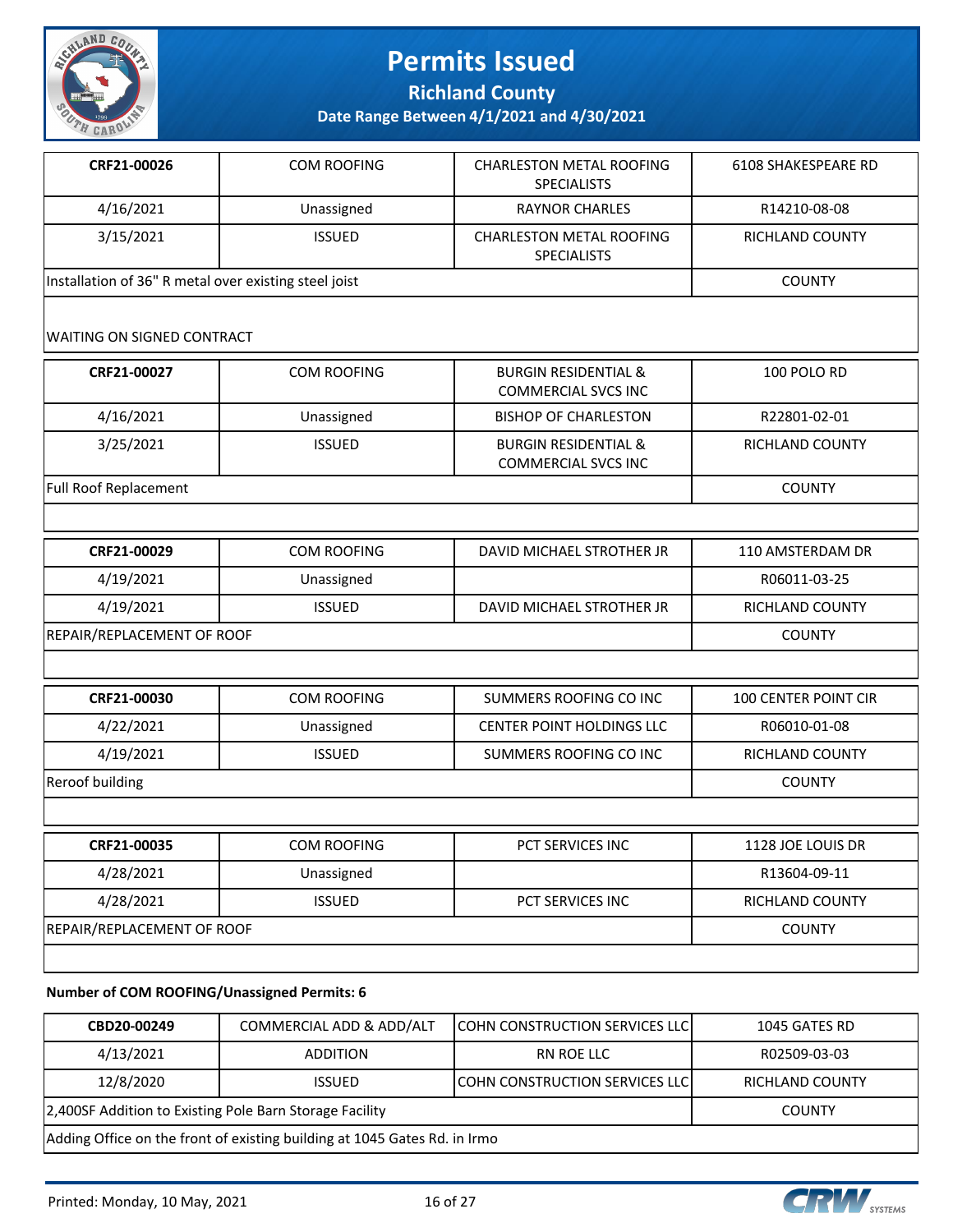

**Richland County**

**Date Range Between 4/1/2021 and 4/30/2021**

| CBD21-00061                            | COMMERCIAL ADD & ADD/ALT                              | <b>CAROLINA CARPORTS INC</b>    | 900 CLEMSON RD         |
|----------------------------------------|-------------------------------------------------------|---------------------------------|------------------------|
| 4/16/2021                              | <b>ADDITION</b>                                       | <b>CLEMSON UNIVERSITY</b>       | R23000-02-02           |
| 3/17/2021                              | <b>ISSUED</b>                                         | <b>CAROLINA CARPORTS INC</b>    | <b>RICHLAND COUNTY</b> |
|                                        | Detached metal utility buidling 24x40, 24x10 enclosed |                                 | <b>COUNTY</b>          |
|                                        |                                                       |                                 |                        |
|                                        |                                                       |                                 |                        |
| CBD21-00118                            | COMMERCIAL ADD & ADD/ALT                              | <b>BROADWAY CONTRACTING LLC</b> | 1970 BLUFF RD          |
| 4/30/2021                              | <b>ADDITION</b>                                       |                                 | R13602-02-02           |
| 4/30/2021                              | <b>ISSUED</b>                                         | <b>BROADWAY CONTRACTING LLC</b> | RICHLAND COUNTY        |
| ADDING CONCRETE PAD FOR NITROGEN TANKS |                                                       |                                 | <b>COUNTY</b>          |

#### **Number of COMMERCIAL ADD & ADD/ALT/ADDITION Permits: 3**

| CBD21-00021                                | COMMERCIAL ADD & ADD/ALT | SUMWALT ASSOCIATES INC                  | 1 FERNANDINA CT        |
|--------------------------------------------|--------------------------|-----------------------------------------|------------------------|
| 4/16/2021                                  | ADDITION/ALTERATION      | SOUTH CAROLINA FOUNDATION<br><b>FOR</b> | R04911-06-02           |
| 2/3/2021                                   | <b>ISSUED</b>            | SUMWALT ASSOCIATES INC                  | <b>RICHLAND COUNTY</b> |
| Pre-Fab metal canopy & masonry column add. |                          |                                         | <b>COUNTY</b>          |
| Adding to evisting entrance                |                          |                                         |                        |

Adding to existing entrance

#### **Number of COMMERCIAL ADD & ADD/ALT/ADDITION/ALTERATION Permits: 1**

| CBD20-00162         | <b>COMMERCIAL ALTERATIONS</b>                               | <b>EMPIRE DRYWALL &amp;</b><br>CONSTRUCTION(GC-IR) | 425 SUMMIT TERRACE CT 5 |
|---------------------|-------------------------------------------------------------|----------------------------------------------------|-------------------------|
| 4/15/2021           | Unassigned                                                  | <b>BACK PORCH GROUP LLC THE</b>                    | R23000-03-29            |
| 9/3/2020            | <b>FINALED</b>                                              | <b>EMPIRE DRYWALL &amp;</b><br>CONSTRUCTION(GC-IR) | <b>RICHLAND COUNTY</b>  |
|                     | Alterations to existing office building for charter school. |                                                    | 5 COUNTY                |
|                     |                                                             |                                                    |                         |
| CBD21-00003         | <b>COMMERCIAL ALTERATIONS</b>                               | <b>BETCO INC</b>                                   | 3415 BROAD RIVER RD     |
| 4/12/2021           | Unassigned                                                  | PUBLIC STORAGE PROP XIV INC                        | R06110-04-07            |
| 1/5/2021            | <b>ISSUED</b>                                               | <b>BETCO INC</b>                                   | <b>RICHLAND COUNTY</b>  |
|                     | Demo and buildback of a fire burned self storage builidng.  |                                                    |                         |
|                     |                                                             |                                                    |                         |
| CBD21-00010         | <b>COMMERCIAL ALTERATIONS</b>                               | LUCAS BILT INC                                     | 2708 CLEMSON RD A       |
| 4/20/2021           | Unassigned                                                  | <b>CLEMSON ROAD PARTNERS LLC</b>                   | R17400-06-09            |
| 1/12/2021           | <b>ISSUED</b>                                               | LUCAS BILT INC                                     | <b>RICHLAND COUNTY</b>  |
| Dental Office Upfit |                                                             |                                                    | A COUNTY                |
|                     |                                                             |                                                    |                         |

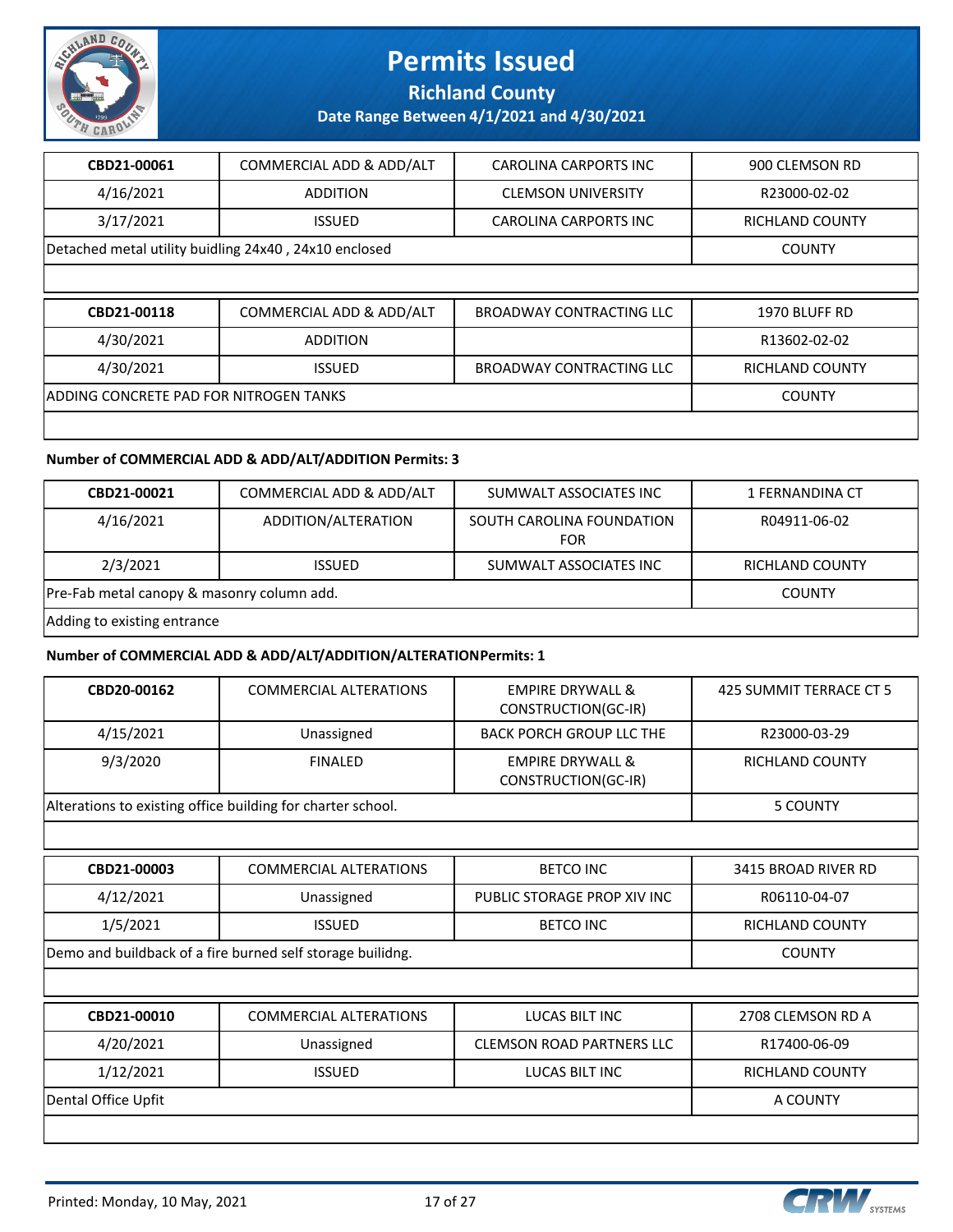

**Richland County**

| CBD21-00026                                  | <b>COMMERCIAL ALTERATIONS</b>                                                      | SPRINGHILL CONSTRUCTION LLC                            | 1400 BROWNING RD             |
|----------------------------------------------|------------------------------------------------------------------------------------|--------------------------------------------------------|------------------------------|
| 4/2/2021                                     | Unassigned                                                                         | EAST WEST CROWN POINTE LLC                             | R06010-02-02                 |
| 2/8/2021                                     | <b>ISSUED</b>                                                                      | SPRINGHILL CONSTRUCTION LLC                            | <b>RICHLAND COUNTY</b>       |
| Renovation of existing space for new tenant. | <b>COUNTY</b>                                                                      |                                                        |                              |
|                                              |                                                                                    |                                                        |                              |
| CBD21-00033                                  | <b>COMMERCIAL ALTERATIONS</b>                                                      | <b>BUILDVISION INC</b>                                 | 115 BLARNEY DR 101           |
| 4/16/2021                                    | Unassigned                                                                         | GA HA REIT II COLUMBIA MOB LLC                         | R17012-02-14                 |
| 2/16/2021                                    | <b>ISSUED</b>                                                                      | <b>BUILDVISION INC</b>                                 | RICHLAND COUNTY              |
|                                              | INTERIOR UPFIT TO COBINE TWO VACANT SUITES FOR MEDICAL OFFIC                       |                                                        | 101 COUNTY                   |
|                                              |                                                                                    |                                                        |                              |
| CBD21-00036                                  | <b>COMMERCIAL ALTERATIONS</b>                                                      | <b>WEEKES CONSTRUCTION INC</b>                         | 10136 TWO NOTCH RD 2DA       |
| 4/16/2021                                    | Unassigned                                                                         | GRI-EQY(SPARKLEBERRY SQUARE)                           | R22909-03-16                 |
| 2/18/2021                                    | <b>ISSUED</b>                                                                      | <b>WEEKES CONSTRUCTION INC</b>                         | RICHLAND COUNTY              |
| Remodel of tenant space                      |                                                                                    |                                                        | <b>2DA COUNTY</b>            |
| CBD21-00047                                  | NEED SUITE ADDRESS VERIFIED BY MS. ALFREDA TINDAL<br><b>COMMERCIAL ALTERATIONS</b> | MASHBURN CONSTRUCTION                                  | 1033 ROBERTS BRANCH PKWY 203 |
|                                              |                                                                                    | <b>COMPANY INC</b>                                     |                              |
| 4/6/2021                                     | Unassigned                                                                         | KILLIANS CROSSING RETAIL                               | R17406-01-03                 |
| 3/3/2021                                     | <b>ISSUED</b>                                                                      | MASHBURN CONSTRUCTION<br><b>COMPANY INC</b>            | RICHLAND COUNTY              |
| New commercial interior buildout             |                                                                                    |                                                        | 203 COUNTY                   |
|                                              |                                                                                    |                                                        |                              |
| CBD21-00050                                  | <b>COMMERCIAL ALTERATIONS</b>                                                      | LAWSON CONTRACTING &<br><b>CONSTRUCTION</b>            | 1 SUNBELT CT                 |
| 4/21/2021                                    | Unassigned                                                                         | <b>NV LLC</b>                                          | R09409-01-24                 |
| 3/8/2021                                     | <b>FINALED</b>                                                                     | <b>LAWSON CONTRACTING &amp;</b><br><b>CONSTRUCTION</b> | RICHLAND COUNTY              |
| INSTALLATION OF STORAGE RACKS                | <b>COUNTY</b>                                                                      |                                                        |                              |
|                                              |                                                                                    |                                                        |                              |
| CBD21-00051                                  | <b>COMMERCIAL ALTERATIONS</b>                                                      | BETHEL CONSTRUCTION OF SC                              | 494 TOWN CENTER PL 9         |
| 4/16/2021                                    | Unassigned                                                                         | WITZLING DAVID                                         | R22911-03-01                 |
| 3/9/2021                                     | <b>ISSUED</b>                                                                      | BETHEL CONSTRUCTION OF SC                              | RICHLAND COUNTY              |
| Interior upfit of existing shell space       |                                                                                    |                                                        | 9 COUNTY                     |
|                                              |                                                                                    |                                                        |                              |

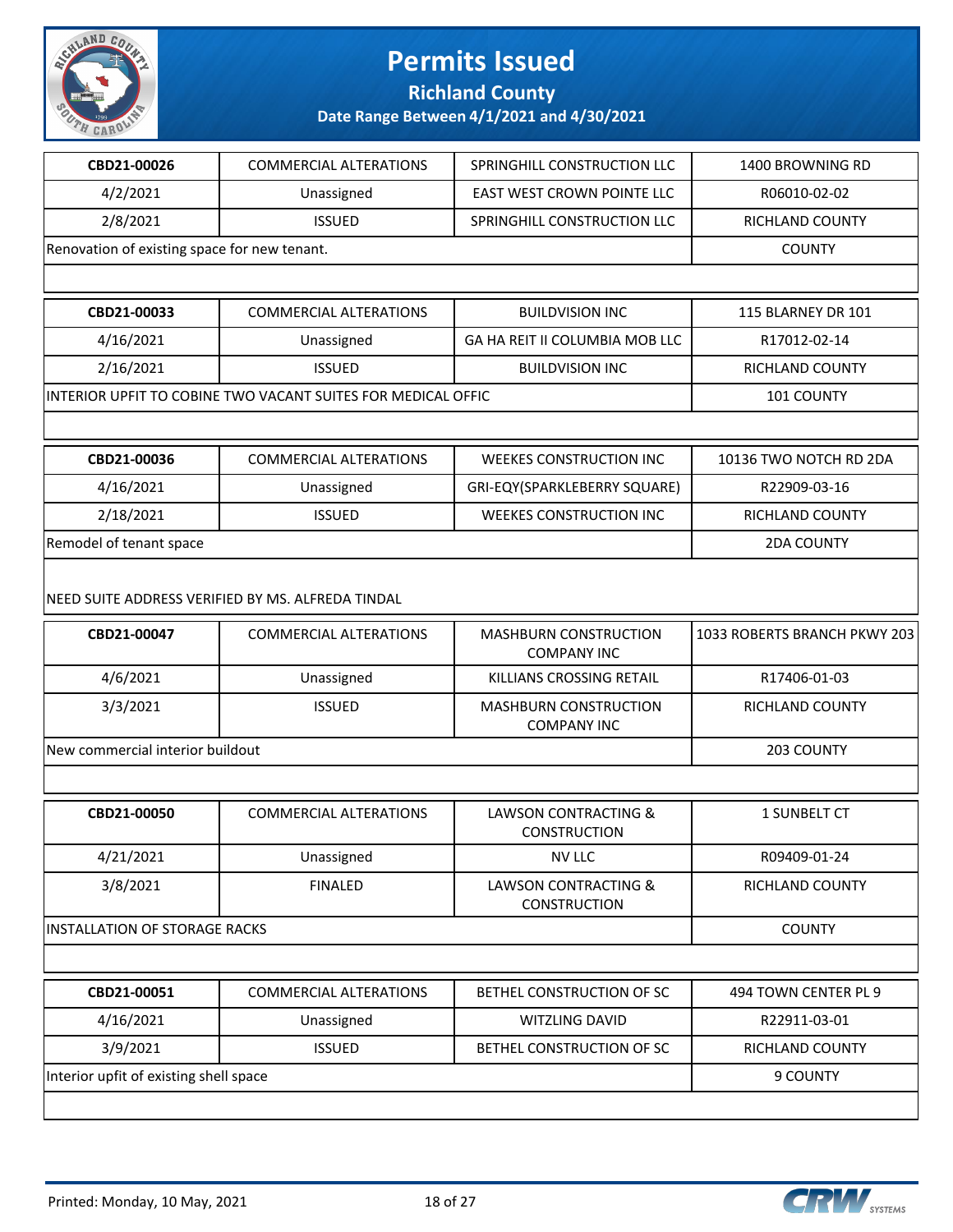

**Richland County**

**Date Range Between 4/1/2021 and 4/30/2021**

| CBD21-00092               | <b>COMMERCIAL ALTERATIONS</b> | Mita Patel             | 1033 ROBERTS BRANCH PKWY 202 |
|---------------------------|-------------------------------|------------------------|------------------------------|
| 4/27/2021                 | Unassigned                    | Mita Patel             | R17406-01-03                 |
| 4/14/2021                 | <b>ISSUED</b>                 | T CONTRACTOR (GC)      | <b>RICHLAND COUNTY</b>       |
| <b>TENANT IMPROVEMENT</b> |                               |                        | 202 COUNTY                   |
| INEW RESTAURANT           |                               |                        |                              |
| CBD21-00115               | <b>COMMERCIAL ALTERATIONS</b> | <b>SHELDON JENKINS</b> | 1807 DECKER BLVD 16          |
| 4/29/2021                 | Unassigned                    |                        | R16812-12-02                 |
| 4/28/2021                 | <b>ISSUED</b>                 | <b>SHELDON JENKINS</b> | <b>RICHLAND COUNTY</b>       |
| Add center wall           |                               |                        | <b>16 COUNTY</b>             |
|                           |                               |                        |                              |

#### **Number of COMMERCIAL ALTERATIONS/Unassigned Permits: 11**

| OCCU21-00013                              | <b>COMMERCIAL BUILDING CHANGE</b><br>OF USE | HANIF DANYAAL Q         | 10014 TWO NOTCH RD K   |
|-------------------------------------------|---------------------------------------------|-------------------------|------------------------|
| 4/6/2021                                  | Unassigned                                  |                         | R22808-02-12           |
| 4/6/2021                                  | <b>ISSUED</b>                               |                         | <b>RICHLAND COUNTY</b> |
| <b>CHANGE FROM BUSINESS TO MERCANTILE</b> |                                             |                         | <b>K COUNTY</b>        |
|                                           |                                             |                         |                        |
| OCCU21-00014                              | <b>COMMERCIAL BUILDING CHANGE</b><br>OF USE | <b>FREDA JOY MCCAIN</b> | 1629 BLUFF RD          |
| 4/22/2021                                 | Unassigned                                  |                         | R11116-06-01           |
| 4/22/2021                                 | <b>ISSUED</b>                               |                         | <b>RICHLAND COUNTY</b> |

FROM FLOUR MILLING TO SMOKE/TOBACCO SHOP COUNTY

#### **Number of COMMERCIAL BUILDING CHANGE OF USE/Unassigned Permits: 2**

| CBD21-00059                                                 | <b>COMMERCIAL NEW</b><br><b>CONSTRUCTION</b> | CLAYCO INC                 | 3160 SHOP RD       |  |
|-------------------------------------------------------------|----------------------------------------------|----------------------------|--------------------|--|
| 4/27/2021                                                   | NEW BUILDING                                 |                            | R16100-02-20       |  |
| 3/16/2021                                                   | <b>ISSUED</b>                                | <b>CLAYCO INC</b>          | RICHLAND COUNTY    |  |
| MAB BREWERY-FULL BUILDING PERMIT                            |                                              |                            |                    |  |
|                                                             |                                              |                            |                    |  |
| CBD21-00071                                                 | <b>COMMERCIAL NEW</b><br><b>CONSTRUCTION</b> | MASTER CONSTRUCTION CO INC | 829 PLUNGE POOL LN |  |
| 4/14/2021                                                   | NEW BUILDING                                 | SAND FARM LLC              | R20513-03-11       |  |
| 3/25/2021                                                   | <b>ISSUED</b>                                | MASTER CONSTRUCTION CO INC | RICHLAND COUNTY    |  |
| New pool cabana for subdivision, concrete, wood framing etc |                                              |                            | <b>COUNTY</b>      |  |
| resubmittal because of wrong permit sub type                |                                              |                            |                    |  |

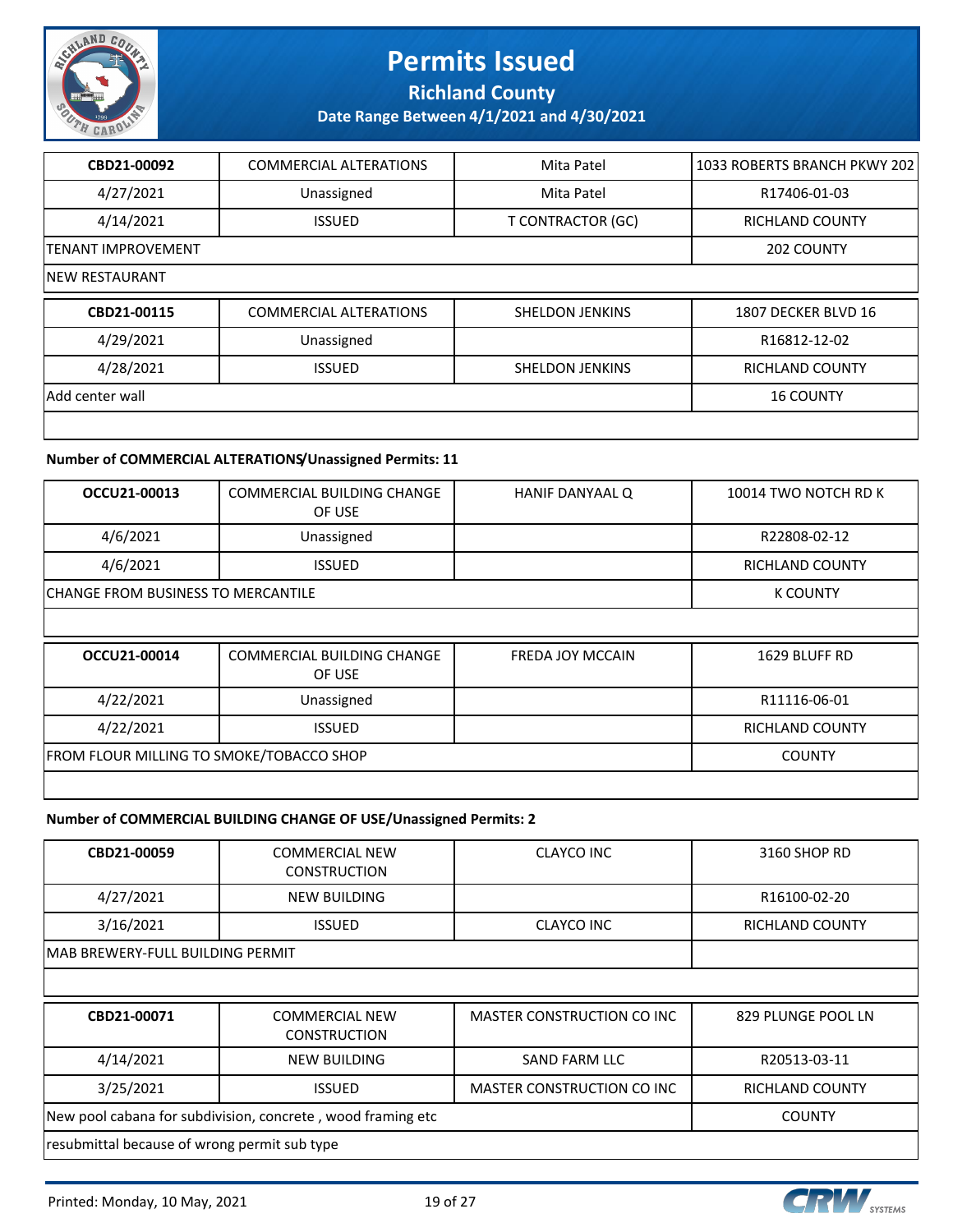

**Richland County**

**Date Range Between 4/1/2021 and 4/30/2021**

| CBD21-00089 | <b>COMMERCIAL NEW</b><br><b>CONSTRUCTION</b> | CLAYCO INC        | 3160 SHOP RD           |  |  |
|-------------|----------------------------------------------|-------------------|------------------------|--|--|
| 4/27/2021   | <b>NEW BUILDING</b>                          |                   | R16100-02-20           |  |  |
| 4/14/2021   | <b>ISSUED</b>                                | <b>CLAYCO INC</b> | <b>RICHLAND COUNTY</b> |  |  |
|             | IMAB BREWERY-WASTE TREATMENT PLANT           |                   |                        |  |  |
|             |                                              |                   |                        |  |  |
| CBD21-00090 | <b>COMMERCIAL NEW</b><br><b>CONSTRUCTION</b> | <b>CLAYCO INC</b> | 3160 SHOP RD           |  |  |
| 4/27/2021   | <b>NEW BUILDING</b>                          |                   | R16100-02-20           |  |  |
| 4/14/2021   | <b>ISSUED</b>                                | <b>CLAYCO INC</b> | <b>RICHLAND COUNTY</b> |  |  |

MAB BREWERY-GUARD SHACK

| CBD21-00091                      | <b>COMMERCIAL NEW</b><br><b>CONSTRUCTION</b> | CLAYCO INC | 3160 SHOP RD           |
|----------------------------------|----------------------------------------------|------------|------------------------|
| 4/27/2021                        | <b>NEW BUILDING</b>                          |            | R16100-02-20           |
| 4/14/2021                        | <b>ISSUED</b>                                | CLAYCO INC | <b>RICHLAND COUNTY</b> |
| IMAB BREWERY- FIRE PUMP BUILDING |                                              |            |                        |
|                                  |                                              |            |                        |

#### **Number of COMMERCIAL NEW CONSTRUCTION/NEW BUILDING Permits: 5**

| CBD20-00021           | <b>COMMERCIAL NEW</b><br><b>CONSTRUCTION</b> | <b>G MEETZE CONSTRUCTION LLC</b> | 1720 DUTCH FORK RD |
|-----------------------|----------------------------------------------|----------------------------------|--------------------|
| 4/22/2021             | NEW SHELL ONLY                               | <b>BALLENTINE VILLAGE LLC</b>    | R02408-02-04       |
| 2/11/2020             | <b>ISSUED</b>                                | <b>G MEETZE CONSTRUCTION LLC</b> | RICHLAND COUNTY    |
| utility shed addition |                                              |                                  | <b>COUNTY</b>      |
| free standing         |                                              |                                  |                    |

#### **Number of COMMERCIAL NEW CONSTRUCTION/NEW SHELL ONLY Permits: 1**

| CBD21-00017                                                 | <b>COMMERCIAL REPAIR</b> | <b>BARTELS-MISSEY SIDING &amp;</b><br>INSULATION CO        | 1051 SOUTHERN DR 3614 |
|-------------------------------------------------------------|--------------------------|------------------------------------------------------------|-----------------------|
| 4/1/2021                                                    | Unassigned               | EMRES II SOUTH CAROLINA LLC                                | R13603-06-75          |
| 1/25/2021                                                   | <b>FINALED</b>           | <b>BARTELS-MISSEY SIDING &amp;</b><br><b>INSULATION CO</b> | RICHLAND COUNTY       |
| Repair burnt deck boards from BBQ fire, replace melt siding |                          |                                                            | 3614 COUNTY           |
|                                                             |                          |                                                            |                       |

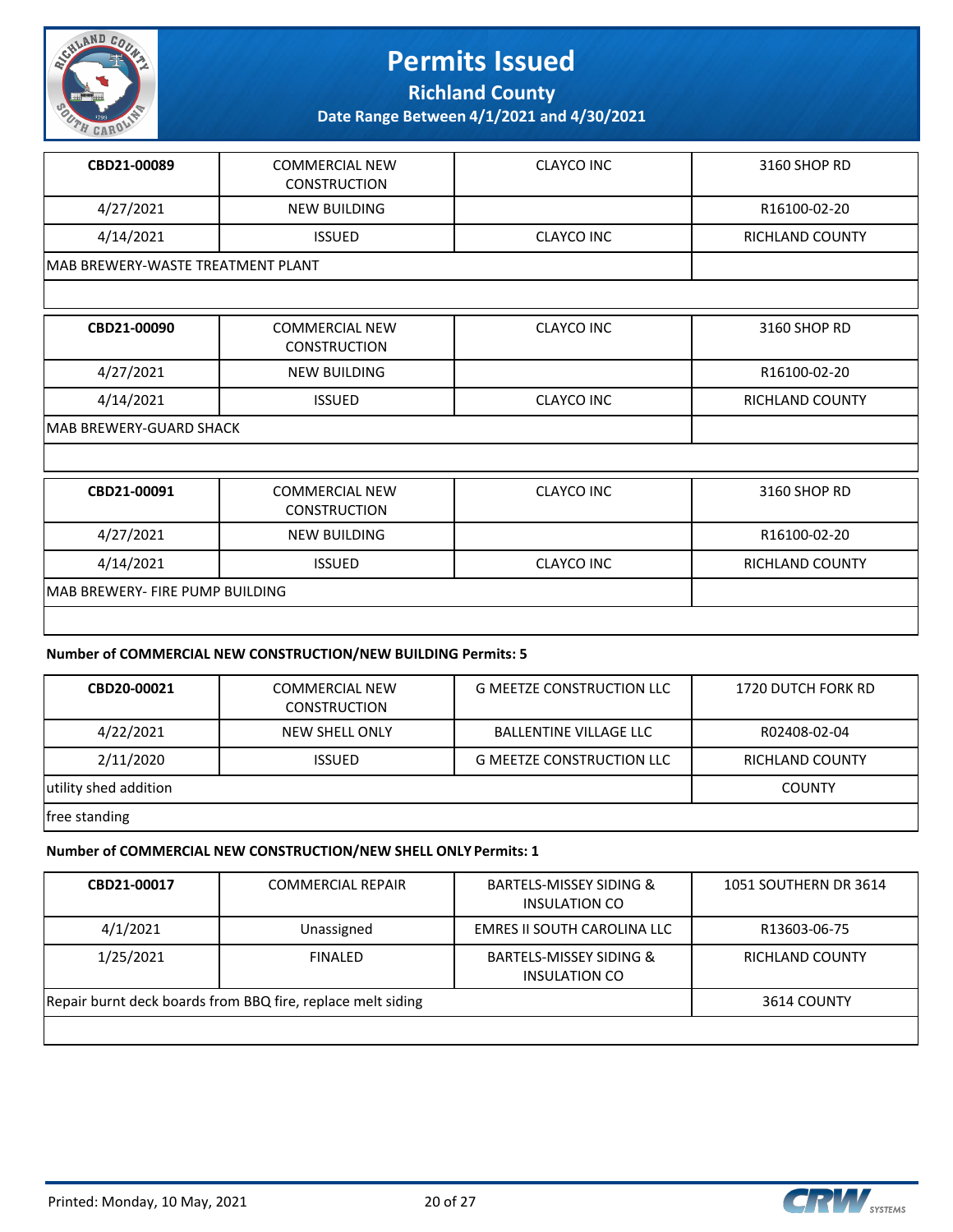

**Richland County**

| CBD21-00060                                                 | <b>COMMERCIAL REPAIR</b> | <b>EMPIRE DRYWALL &amp;</b><br>CONSTRUCTION(GC-IR) | 540 EVELYN DR A |  |
|-------------------------------------------------------------|--------------------------|----------------------------------------------------|-----------------|--|
| 4/2/2021                                                    | Unassigned               | <b>FREEDOM PROPERTY</b><br>MANAGEMENT              | R06105-05-03    |  |
| 3/17/2021                                                   | <b>ISSUED</b>            | <b>EMPIRE DRYWALL &amp;</b><br>CONSTRUCTION(GC-IR) | RICHLAND COUNTY |  |
| Carpentry WORK - REPAIRS WILL INCLUDE MEP -SEPERATE PERMITS |                          |                                                    | A COUNTY        |  |
|                                                             |                          |                                                    |                 |  |

| CBD21-00062                                              | <b>COMMERCIAL REPAIR</b> | <b>EMPIRE DRYWALL &amp;</b><br>CONSTRUCTION(GC-IR) | 540 EVELYN DR C        |
|----------------------------------------------------------|--------------------------|----------------------------------------------------|------------------------|
| 4/2/2021                                                 | Unassigned               | <b>FREEDOM PROPERTY</b><br>MANAGEMENT              | R06105-05-03           |
| 3/17/2021                                                | <b>ISSUED</b>            | <b>EMPIRE DRYWALL &amp;</b><br>CONSTRUCTION(GC-IR) | <b>RICHLAND COUNTY</b> |
| Light fixtures, plumbing trim out, electrial corrections |                          |                                                    | <b>B COUNTY</b>        |

| CBD21-00063                                              | <b>COMMERCIAL REPAIR</b> | <b>EMPIRE DRYWALL &amp;</b><br>CONSTRUCTION(GC-IR) | 540 EVELYN DR D |
|----------------------------------------------------------|--------------------------|----------------------------------------------------|-----------------|
| 4/2/2021                                                 | Unassigned               | <b>FREEDOM PROPERTY</b><br>MANAGEMENT              | R06105-05-03    |
| 3/17/2021                                                | <b>ISSUED</b>            | <b>EMPIRE DRYWALL &amp;</b><br>CONSTRUCTION(GC-IR) | RICHLAND COUNTY |
| Light fixtures, plumbing trim out, electrial corrections |                          |                                                    | D COUNTY        |

| CBD21-00073                              | <b>COMMERCIAL REPAIR</b> | KEN L LYONS CONSTRUCTION INC         | 7301 TWO NOTCH RD |
|------------------------------------------|--------------------------|--------------------------------------|-------------------|
| 4/2/2021                                 | Unassigned               | <b>BAKER &amp; BAKER REAL ESTATE</b> | R16908-02-01      |
| 3/30/2021                                | <b>ISSUED</b>            | KEN L LYONS CONSTRUCTION INC         | RICHLAND COUNTY   |
| Glass and glazing, dry wall and painting |                          |                                      | <b>COUNTY</b>     |
|                                          |                          |                                      |                   |

| CBD21-00105                                        | <b>COMMERCIAL REPAIR</b> | <b>CHERIL GAINEY</b> | 1003 OLD SATCHELFORD RD A |
|----------------------------------------------------|--------------------------|----------------------|---------------------------|
| 4/27/2021                                          | Unassigned               |                      | R19708-08-08              |
| 4/27/2021                                          | <b>FINALED</b>           | <b>CHERIL GAINEY</b> | <b>RICHLAND COUNTY</b>    |
| <b>REPAIR WOOD ON STEPS, CHANGE SOME HANDRAILS</b> |                          |                      | A COUNTY                  |
|                                                    |                          |                      |                           |



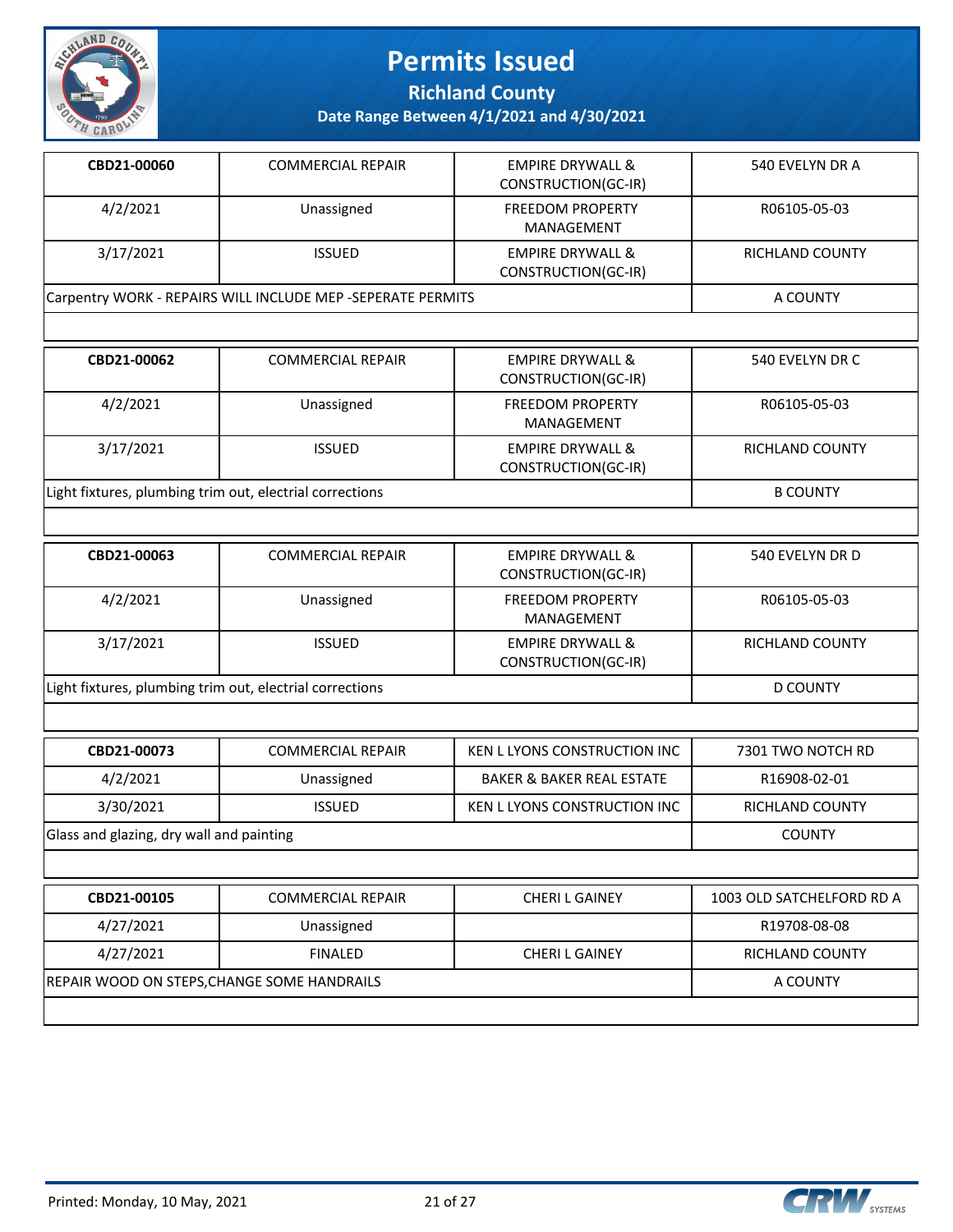

**Richland County**

**Date Range Between 4/1/2021 and 4/30/2021**

| CBD21-00107                                 | <b>COMMERCIAL REPAIR</b>                                      | <b>CHERI L GAINEY</b> | 1005 OLD SATCHELFORD RD A |
|---------------------------------------------|---------------------------------------------------------------|-----------------------|---------------------------|
| 4/27/2021                                   | Unassigned                                                    |                       | R19708-08-07              |
| 4/27/2021                                   | <b>FINALED</b>                                                | <b>CHERIL GAINEY</b>  | RICHLAND COUNTY           |
| REPAIR WOOD ON STEPS, CHANGE SOME HANDRAILS |                                                               |                       | A COUNTY                  |
|                                             |                                                               |                       |                           |
| CBD21-00109                                 | <b>COMMERCIAL REPAIR</b>                                      | <b>CHERIL GAINEY</b>  | 1007 OLD SATCHELFORD RD A |
| 4/27/2021                                   | Unassigned                                                    |                       | R19708-08-06              |
| 4/27/2021                                   | <b>FINALED</b>                                                | <b>CHERI L GAINEY</b> | RICHLAND COUNTY           |
| REPAIR WOOD ON STEPS, CHANGE SOME HANDRAILS |                                                               |                       | A COUNTY                  |
|                                             |                                                               |                       |                           |
| CBD21-00110                                 | <b>COMMERCIAL REPAIR</b>                                      | <b>CHERI L GAINEY</b> | 1009 OLD SATCHELFORD RD A |
| 4/27/2021                                   | Unassigned                                                    |                       | R19708-08-03              |
| 4/27/2021                                   | <b>FINALED</b>                                                | <b>CHERIL GAINEY</b>  | RICHLAND COUNTY           |
| REPAIR WOOD ON STEPS, CHANGE SOME HANDRAILS |                                                               |                       | A COUNTY                  |
|                                             |                                                               |                       |                           |
| CBD21-00111                                 | <b>COMMERCIAL REPAIR</b>                                      | <b>CHERIL GAINEY</b>  | 1011 OLD SATCHELFORD RD A |
| 4/27/2021                                   | Unassigned                                                    |                       | R19708-08-05              |
| 4/27/2021                                   | <b>FINALED</b>                                                | <b>CHERI L GAINEY</b> | RICHLAND COUNTY           |
| REPAIR WOOD ON STEPS, CHANGE SOME HANDRAILS |                                                               |                       | A COUNTY                  |
|                                             |                                                               |                       |                           |
| CBD21-00112                                 | <b>COMMERCIAL REPAIR</b>                                      | <b>CHERI L GAINEY</b> | 1013 OLD SATCHELFORD RD A |
| 4/27/2021                                   | Unassigned                                                    |                       | R19708-08-02              |
| 4/27/2021                                   | <b>FINALED</b>                                                | <b>CHERI L GAINEY</b> | RICHLAND COUNTY           |
| REPAIR WOOD ON STEPS, CHANGE SOME HANDRAILS |                                                               |                       | A COUNTY                  |
|                                             |                                                               |                       |                           |
|                                             | $\ldots$ of constant point provided the sector of provided 44 |                       |                           |

#### **Number of COMMERCIAL REPAIR/Unassigned Permits: 11**

| FPS21-00023                                                 | FIRE PROTECTION SYSTEM ALARM | Jeremy Locklair     | 1045 MARINA RD         |
|-------------------------------------------------------------|------------------------------|---------------------|------------------------|
| 4/1/2021                                                    | Unassigned                   | NFI MARINA ROAD LLC | R02414-01-04           |
| 2/11/2021                                                   | <b>ISSUED</b>                | Adam Heiks          | <b>RICHLAND COUNTY</b> |
| New Construction. Storage Facility. Complete Fire Alarm Sys |                              |                     | <b>COUNTY</b>          |
| Mircom Fire Alarm System w/ System Sensor Notification      |                              |                     |                        |

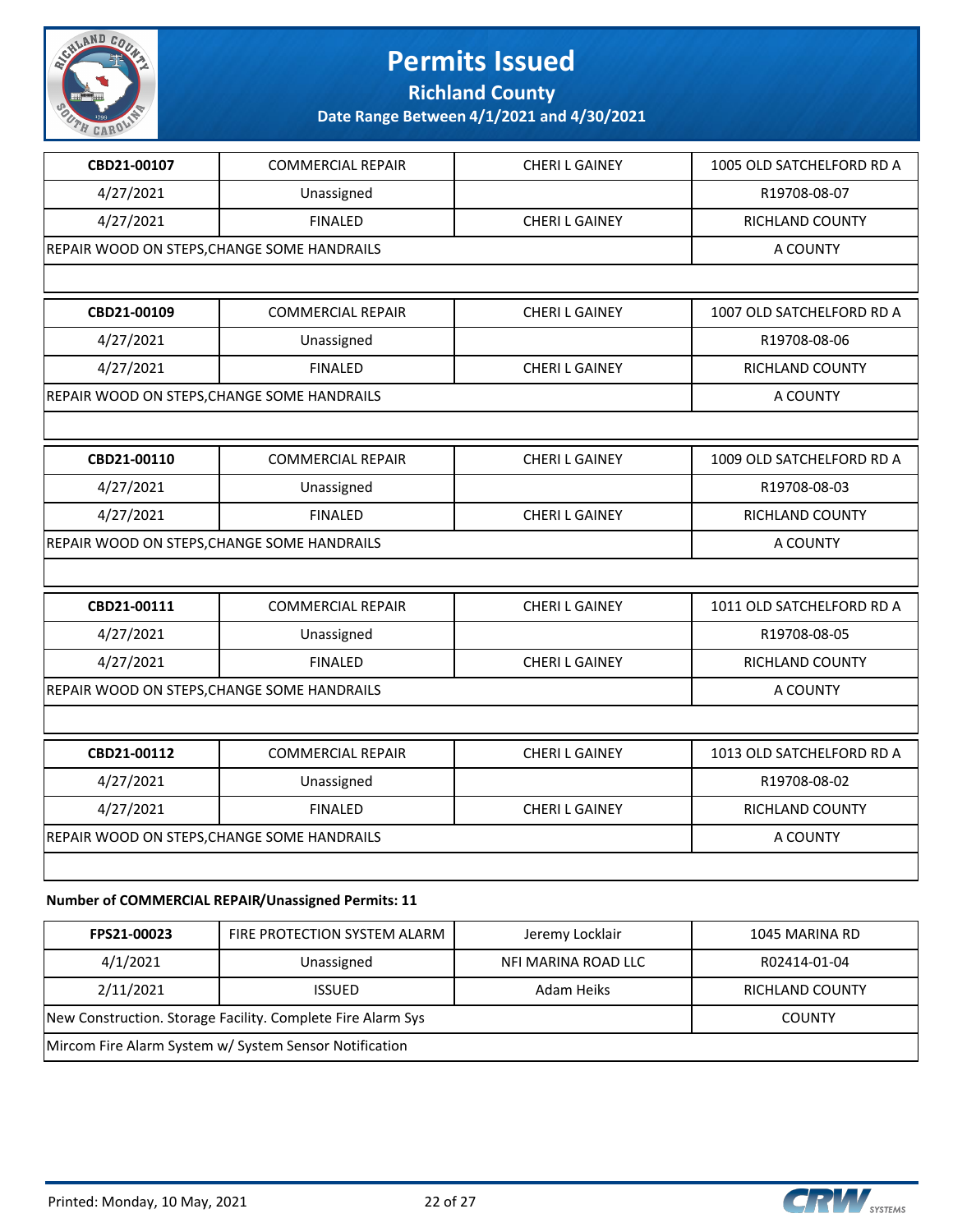

**Richland County**

**Date Range Between 4/1/2021 and 4/30/2021**

| FPS21-00051                                         | FIRE PROTECTION SYSTEM ALARM                  | <b>TYCO INTEGRATED SECURITY LLC</b>                | 7121 PARKLANE RD B     |  |  |
|-----------------------------------------------------|-----------------------------------------------|----------------------------------------------------|------------------------|--|--|
| 4/1/2021                                            | Unassigned                                    | COLUMBIA PLACE MALL SC LLC                         | R17001-04-39           |  |  |
| 3/22/2021                                           | <b>ISSUED</b>                                 | TYCO INTEGRATED SECURITY LLC                       | RICHLAND COUNTY        |  |  |
|                                                     | Monitoring of Suite Riser / Water Flow System |                                                    |                        |  |  |
| <b>Fire Monitoring</b>                              |                                               |                                                    |                        |  |  |
| FPS21-00053                                         | FIRE PROTECTION SYSTEM ALARM                  | Allan Derrick                                      | 4530 BROAD RIVER RD    |  |  |
| 4/1/2021                                            | Unassigned                                    | STATE OF SOUTH CAROLINA                            | R06200-03-02           |  |  |
| 3/25/2021                                           | <b>ISSUED</b>                                 | Allan Derrick                                      | RICHLAND COUNTY        |  |  |
| fire alarm system w notification                    |                                               |                                                    | <b>COLUMBIA</b>        |  |  |
|                                                     |                                               |                                                    |                        |  |  |
| FPS21-00054                                         | FIRE PROTECTION SYSTEM ALARM                  | SONITROL SECURITY SYS OF THE<br><b>MIDLANDS IN</b> | 1571 CROSSING CREEK RD |  |  |
| 4/1/2021                                            | Unassigned                                    | DRF HOLDINGS LLC                                   | R27800-03-17           |  |  |
| 3/29/2021                                           | <b>ISSUED</b>                                 | SONITROL SECURITY SYS OF THE<br><b>MIDLANDS IN</b> | RICHLAND COUNTY        |  |  |
| Camp Cole Cottage 7- Fire Alarm System              | <b>COUNTY</b>                                 |                                                    |                        |  |  |
| <b>Fire Alarm Submittal</b>                         |                                               |                                                    |                        |  |  |
| FPS21-00059                                         | FIRE PROTECTION SYSTEM ALARM                  | PROGRESSIVE SECURITY INC                           | 120 FORUM DR           |  |  |
| 4/16/2021                                           | Unassigned                                    | <b>BRANCH SANDHILL ASSOCIATES LP</b>               | R23000-05-02           |  |  |
| 4/12/2021                                           | APPROVED                                      | PROGRESSIVE SECURITY INC                           | RICHLAND COUNTY        |  |  |
| Relocation and addition of notification appliances. |                                               |                                                    | <b>COUNTY</b>          |  |  |
|                                                     |                                               |                                                    |                        |  |  |
| FPS21-00063                                         | FIRE PROTECTION SYSTEM ALARM                  | SONITROL SECURITY SYS OF THE<br><b>MIDLANDS IN</b> | 1700 LONGWOOD RD       |  |  |
| 4/20/2021                                           | Unassigned                                    | MIWON SPECIALTY CHEMICAL USA                       | R16100-02-21           |  |  |
| 4/14/2021                                           | <b>ISSUED</b>                                 | SONITROL SECURITY SYS OF THE<br><b>MIDLANDS IN</b> | RICHLAND COUNTY        |  |  |
| Sprinkler Supervisory System                        |                                               |                                                    | <b>COUNTY</b>          |  |  |
| Sprinkler Supervisory System                        |                                               |                                                    |                        |  |  |
| FPS21-00064                                         | FIRE PROTECTION SYSTEM ALARM                  | SONITROL SECURITY SYS OF THE<br><b>MIDLANDS IN</b> | 1700 LONGWOOD RD       |  |  |
| 4/20/2021                                           | Unassigned                                    | MIWON SPECIALTY CHEMICAL USA                       | R16100-02-21           |  |  |
| 4/14/2021                                           | <b>ISSUED</b>                                 | SONITROL SECURITY SYS OF THE<br><b>MIDLANDS IN</b> | RICHLAND COUNTY        |  |  |
| Sprinkler Supervisory System                        |                                               |                                                    | <b>COUNTY</b>          |  |  |
| Sprinkler Supervisory System                        |                                               |                                                    |                        |  |  |
|                                                     |                                               |                                                    |                        |  |  |

**Number of FIRE PROTECTION SYSTEM ALARM/Unassigned Permits: 7**

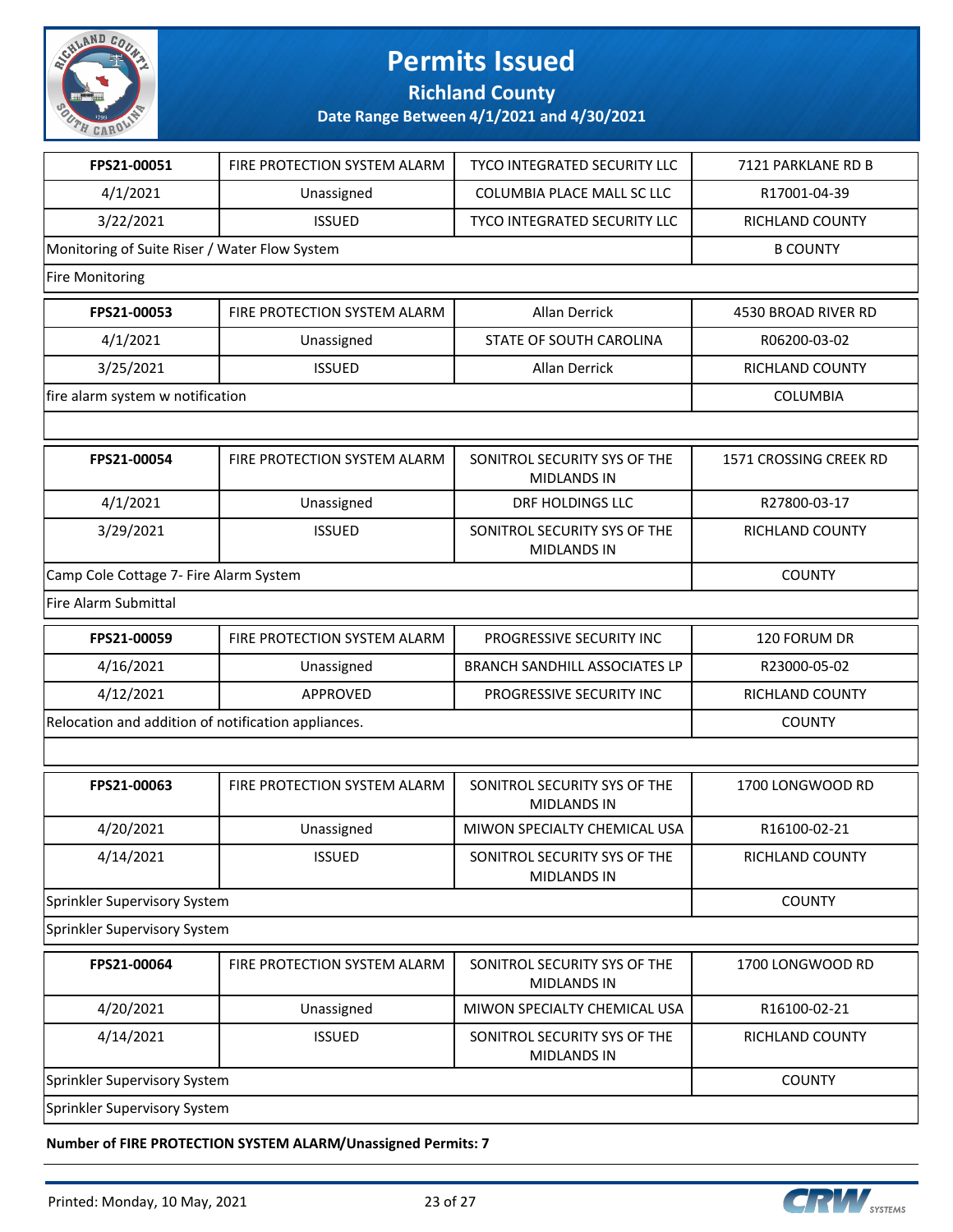

**Richland County**

**Date Range Between 4/1/2021 and 4/30/2021**

| FPS21-00055                        | FIRE PROTECTION SYSTEM AUTO<br><b>SUPPRESSION</b> | <b>COLUMBIA FIRE &amp; SAFETY INC</b> | 3160 SHOP RD    |
|------------------------------------|---------------------------------------------------|---------------------------------------|-----------------|
| 4/14/2021                          | Unassigned                                        | MARK ANTHONY BREWING INC              | R16100-02-20    |
| 3/31/2021                          | <b>ISSUED</b>                                     | <b>COLUMBIA FIRE &amp; SAFETY INC</b> | RICHLAND COUNTY |
| Novec 1230 Fire Suppression System |                                                   |                                       |                 |

| FPS21-00057               | FIRE PROTECTION SYSTEM AUTO<br><b>SUPPRESSION</b> | <b>CAROLINA FIRE SAFETY</b> | 1601 BROAD RIVER RD A |
|---------------------------|---------------------------------------------------|-----------------------------|-----------------------|
| 4/14/2021                 | Unassigned                                        | BOOZER SHOPPING CENTER INC  | R07308-01-02A         |
| 4/5/2021                  | <b>ISSUED</b>                                     | Dustin Haile                | RICHLAND COUNTY       |
| installing Buckeye BFR-20 |                                                   |                             | A COUNTY              |

| FPS21-00061                                        | FIRE PROTECTION SYSTEM AUTO<br><b>SUPPRESSION</b> | Lory Aun | 110 COLUMBIA NORTHEAST DR |
|----------------------------------------------------|---------------------------------------------------|----------|---------------------------|
| 4/19/2021                                          | Unassigned                                        |          | R19908-04-28              |
| 4/12/2021                                          | <b>FINALED</b>                                    | Lory Aun | RICHLAND COUNTY           |
| installation of suppression system in kitchen hood |                                                   |          | <b>COUNTY</b>             |

| FPS21-00065                                              | FIRE PROTECTION SYSTEM AUTO<br>SUPPRESSION | Lory Aun | 1571 CROSSING CREEK RD |
|----------------------------------------------------------|--------------------------------------------|----------|------------------------|
| 4/26/2021                                                | Unassigned                                 |          | R27800-03-30           |
| 4/20/2021                                                | <b>ISSUED</b>                              | Lory Aun | <b>RICHLAND COUNTY</b> |
| Installation of 9 gal fire suppression system in kitchen |                                            |          | <b>COUNTY</b>          |
|                                                          |                                            |          |                        |

#### **Number of FIRE PROTECTION SYSTEM AUTO SUPPRESSION/Unassigned Permits: 4**

| <b>FPS20-00092</b>            | <b>FIRE PROTECTION SYSTEM</b><br><b>SPRINKLER</b> | TOTAL FIRE PROTECTION INC | 1045 MARINA RD  |
|-------------------------------|---------------------------------------------------|---------------------------|-----------------|
| 4/22/2021                     | Unassigned                                        | NFI MARINA ROAD LLC       | R02414-01-04    |
| 10/6/2020                     | <b>ISSUED</b>                                     | TOTAL FIRE PROTECTION INC | RICHLAND COUNTY |
| Install New Sprinklers System |                                                   |                           | <b>COUNTY</b>   |
|                               |                                                   |                           |                 |



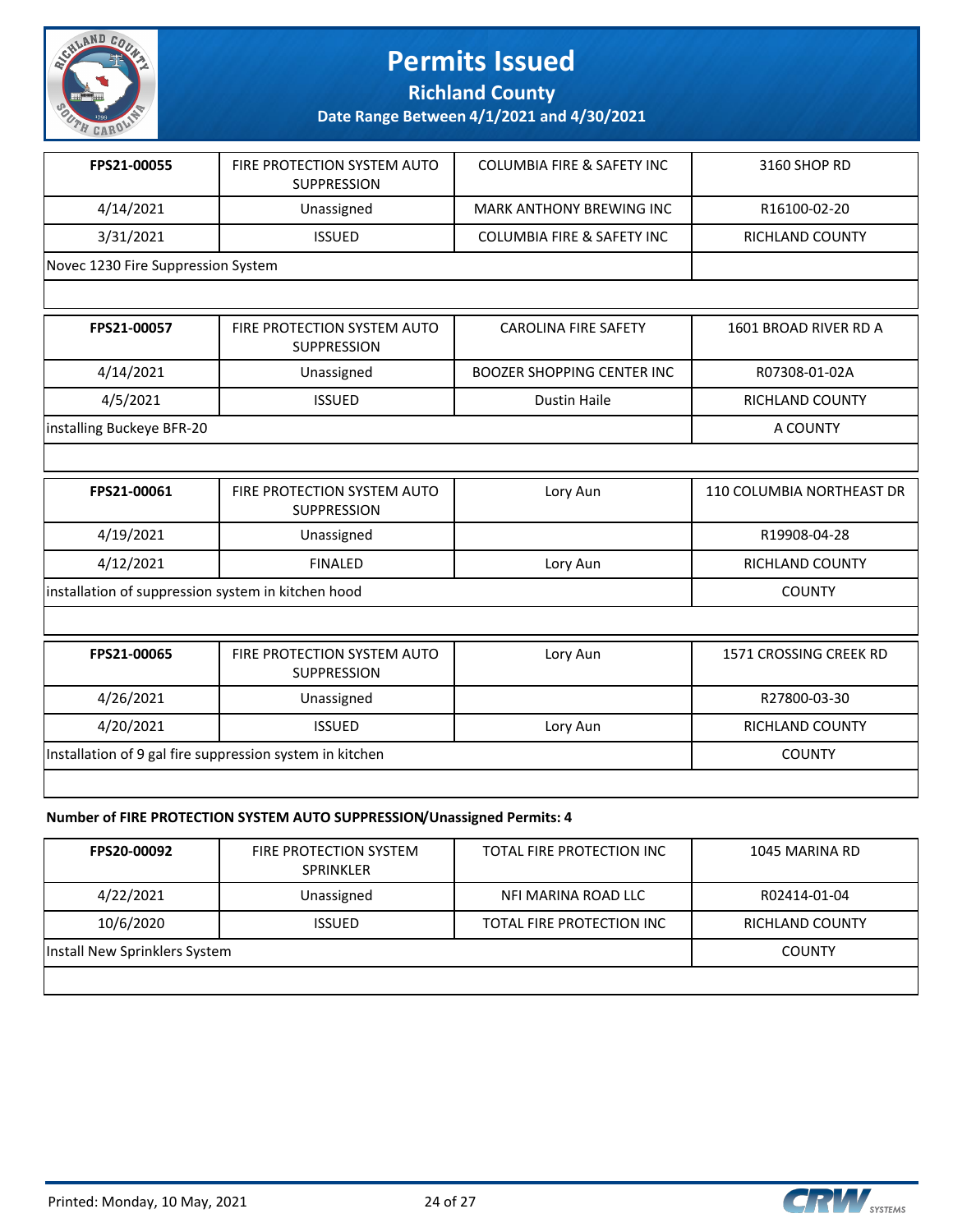

**Richland County**

**Date Range Between 4/1/2021 and 4/30/2021**

| 4/14/2021<br>Unassigned<br>4/1/2021<br><b>FINALED</b><br>FIRE SPRINKLER UPFIT<br>FIRE PROTECTION SYSTEM<br>FPS21-00060<br><b>SPRINKLER</b> | <b>CHARLES SCHWAB</b><br>CRAWFORD SPRINKLER CO OF SC<br><b>INC</b><br>PALMETTO AUTOMATIC SPRINKLER<br>CO INC<br>LEXINGTON CO HEALTH SERVICES<br>PALMETTO AUTOMATIC SPRINKLER | R17406-01-03<br>RICHLAND COUNTY<br><b>COUNTY</b><br>3016 LONGTOWN COMMONS DR<br>R17400-05-34 |
|--------------------------------------------------------------------------------------------------------------------------------------------|------------------------------------------------------------------------------------------------------------------------------------------------------------------------------|----------------------------------------------------------------------------------------------|
|                                                                                                                                            |                                                                                                                                                                              |                                                                                              |
|                                                                                                                                            |                                                                                                                                                                              |                                                                                              |
|                                                                                                                                            |                                                                                                                                                                              |                                                                                              |
|                                                                                                                                            |                                                                                                                                                                              |                                                                                              |
|                                                                                                                                            |                                                                                                                                                                              |                                                                                              |
| 4/14/2021<br>Unassigned                                                                                                                    |                                                                                                                                                                              |                                                                                              |
| 4/12/2021<br><b>ISSUED</b>                                                                                                                 | CO INC                                                                                                                                                                       | RICHLAND COUNTY                                                                              |
| LMC Northeast ASC Area D                                                                                                                   | <b>COUNTY</b>                                                                                                                                                                |                                                                                              |
| Upfit to existing fire sprinkler system                                                                                                    |                                                                                                                                                                              |                                                                                              |
| FPS21-00062<br>FIRE PROTECTION SYSTEM<br>SPRINKLER                                                                                         | <b>CENTRAL PIEDMONT FIRE</b><br>PROTECTION INC                                                                                                                               | 120 FORUM DR                                                                                 |
| 4/20/2021<br>Unassigned                                                                                                                    |                                                                                                                                                                              | R23000-05-02                                                                                 |
| 4/13/2021<br><b>ISSUED</b>                                                                                                                 | <b>CENTRAL PIEDMONT FIRE</b><br>PROTECTION INC                                                                                                                               | RICHLAND COUNTY                                                                              |
| upfit to the existing system                                                                                                               |                                                                                                                                                                              | <b>COUNTY</b>                                                                                |
|                                                                                                                                            |                                                                                                                                                                              |                                                                                              |
| FPS21-00066<br>FIRE PROTECTION SYSTEM<br>SPRINKLER                                                                                         | CRAWFORD SPRINKLER CO OF SC<br><b>INC</b>                                                                                                                                    | 2708 CLEMSON RD                                                                              |
| 4/26/2021<br>Unassigned                                                                                                                    | <b>CLEMSON ROAD PARTNERS LLC</b>                                                                                                                                             | R17400-06-09                                                                                 |
| <b>ISSUED</b><br>4/22/2021                                                                                                                 | CRAWFORD SPRINKLER CO OF SC<br><b>INC</b>                                                                                                                                    | RICHLAND COUNTY                                                                              |
| Fire Sprinkler Upfit                                                                                                                       |                                                                                                                                                                              | <b>COUNTY</b>                                                                                |
| add 38 heads                                                                                                                               |                                                                                                                                                                              |                                                                                              |

#### **Number of FIRE PROTECTION SYSTEM SPRINKLER/Unassigned Permits: 5**

| TLCO21-00069                   | TELECOMMUNICATIONS TOWER | Luke Vinciguerra          | 2727 COLONIAL DR |
|--------------------------------|--------------------------|---------------------------|------------------|
| 4/16/2021                      | EXISTING TOWER ADD       | <b>SBA COMMUNICATIONS</b> | R11502-01-01     |
| 2/5/2021                       | <b>ISSUED</b>            | Ericsson Inc.             | RICHLAND COUNTY  |
| new antennas on existing tower |                          |                           | <b>COUNTY</b>    |

#### **Number of TELECOMMUNICATIONS TOWER/EXISTING TOWER ADD Permits: 1**

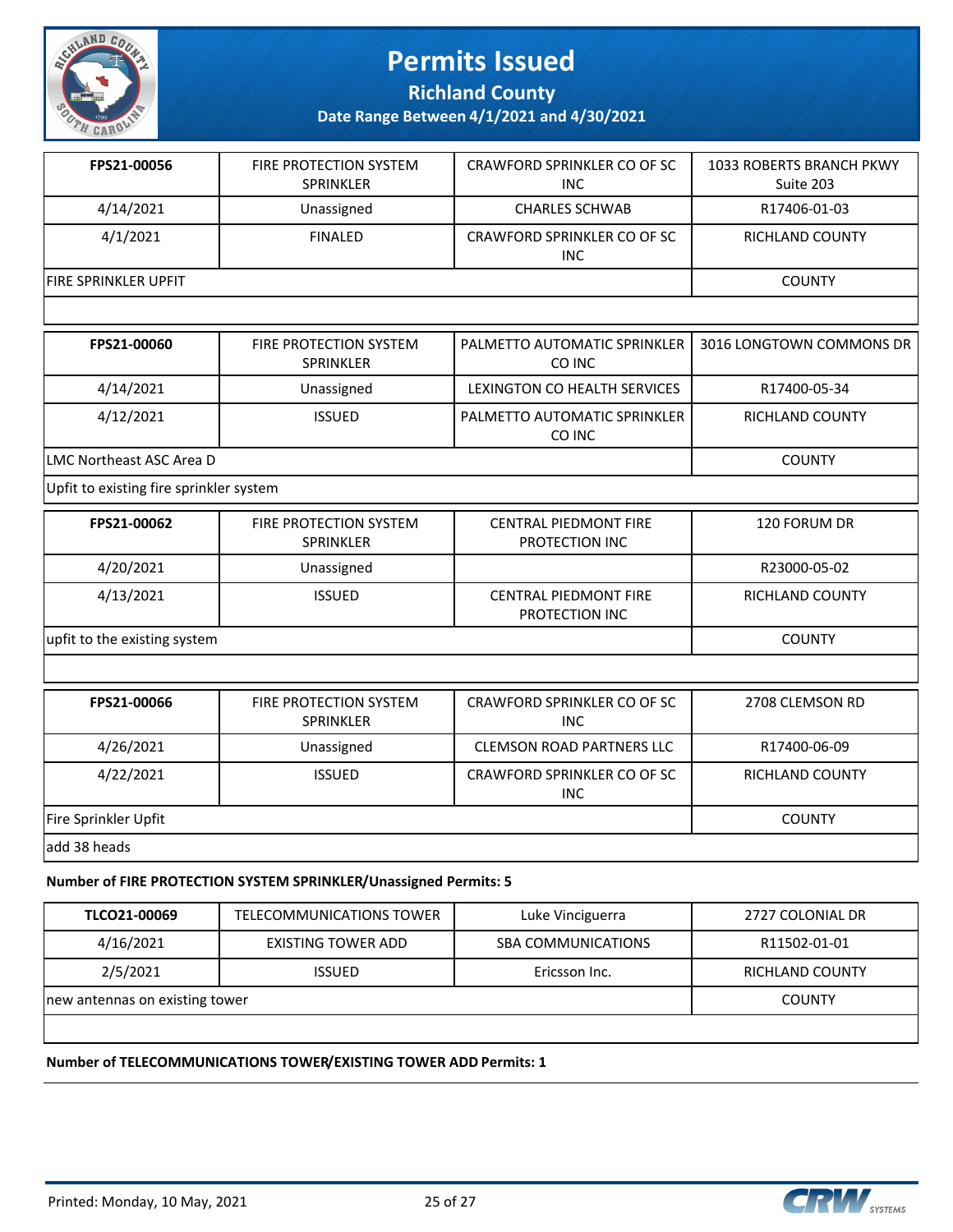

**Richland County**

| TLCO21-00071                         | <b>TELECOMMUNICATIONS TOWER</b>                              | <b>SBA COMMUNICATIONS</b>                   | 234 WOLFE RD               |
|--------------------------------------|--------------------------------------------------------------|---------------------------------------------|----------------------------|
| 4/16/2021                            | <b>EXISTING TOWER ALT</b>                                    | <b>SBA COMMUNICATIONS</b>                   | R30100-04-55               |
| 2/23/2021                            | <b>ISSUED</b>                                                | <b>Orion Communications</b>                 | RICHLAND COUNTY            |
| new antennas, cabinets and generator |                                                              |                                             | <b>COUNTY</b>              |
|                                      |                                                              |                                             |                            |
| TLCO21-00077                         | <b>TELECOMMUNICATIONS TOWER</b>                              | Michelle McCarten on behalf of T-<br>Mobile | 10902 FARROW RD            |
| 4/14/2021                            | <b>EXISTING TOWER ALT</b>                                    | CROWN CASTLE SOUTH LLC                      | R17600-02-52               |
| 3/8/2021                             | <b>ISSUED</b>                                                | SUMMITT CELLULAR INC                        | RICHLAND COUNTY            |
|                                      | T-Mobile is proposing to upgrade equipment on existing tower |                                             | <b>COUNTY</b>              |
|                                      |                                                              |                                             |                            |
| TLCO21-00078                         | TELECOMMUNICATIONS TOWER                                     | Michelle McCarten on behalf of T-<br>Mobile | 401 N CHELSEA RD           |
| 4/27/2021                            | <b>EXISTING TOWER ALT</b>                                    | FUENTES ORTIZ ESTEFANIA I                   | R19908-03-13               |
| 3/11/2021                            | <b>ISSUED</b>                                                | SUMMITT CELLULAR INC                        | RICHLAND COUNTY            |
|                                      | T-Mobile is proposing to upgrade equipment on existing tower |                                             | <b>COUNTY</b>              |
|                                      |                                                              |                                             |                            |
| TLCO21-00081                         | <b>TELECOMMUNICATIONS TOWER</b>                              | Amy Cordry obo<br>AmericanTower/Ericsson    | <b>600 E KILLIAN RD</b>    |
| 4/16/2021                            | <b>EXISTING TOWER ALT</b>                                    | <b>STALLINGS INC</b>                        | R17400-08-04               |
| 3/18/2021                            | <b>ISSUED</b>                                                | ERICSSON INC (GC)                           | RICHLAND COUNTY            |
|                                      | T-Mobile 8CO0760G / ATC 308851 SouthBlythwood / 13334707     |                                             | <b>COUNTY</b>              |
| Antenna Modification project         |                                                              |                                             |                            |
| TLCO21-00083                         | <b>TELECOMMUNICATIONS TOWER</b>                              | SUMMITT CELLULAR INC                        | <b>402 ARBOR LAKE DR A</b> |
| 4/16/2021                            | <b>EXISTING TOWER ALT</b>                                    |                                             | R14208-07-02               |
| 3/23/2021                            | <b>ISSUED</b>                                                |                                             | RICHLAND COUNTY            |
|                                      | REMOVE AND REPLACE EXISTING ANTENNAS AND RRUS                |                                             | A COUNTY                   |
|                                      |                                                              |                                             |                            |
| TLCO21-00084                         | TELECOMMUNICATIONS TOWER                                     | Luke Vinciguerra                            | 1320 MOUNT ELON CHURCH RD  |
| 4/29/2021                            | <b>EXISTING TOWER ALT</b>                                    | <b>SBA COMMUNICATIONS</b>                   | R28100-03-01               |
| 4/12/2021                            | <b>ISSUED</b>                                                | Grady L. Robinson                           | RICHLAND COUNTY            |
| new antennas on existing tower       |                                                              |                                             | <b>COUNTY</b>              |
|                                      |                                                              |                                             |                            |